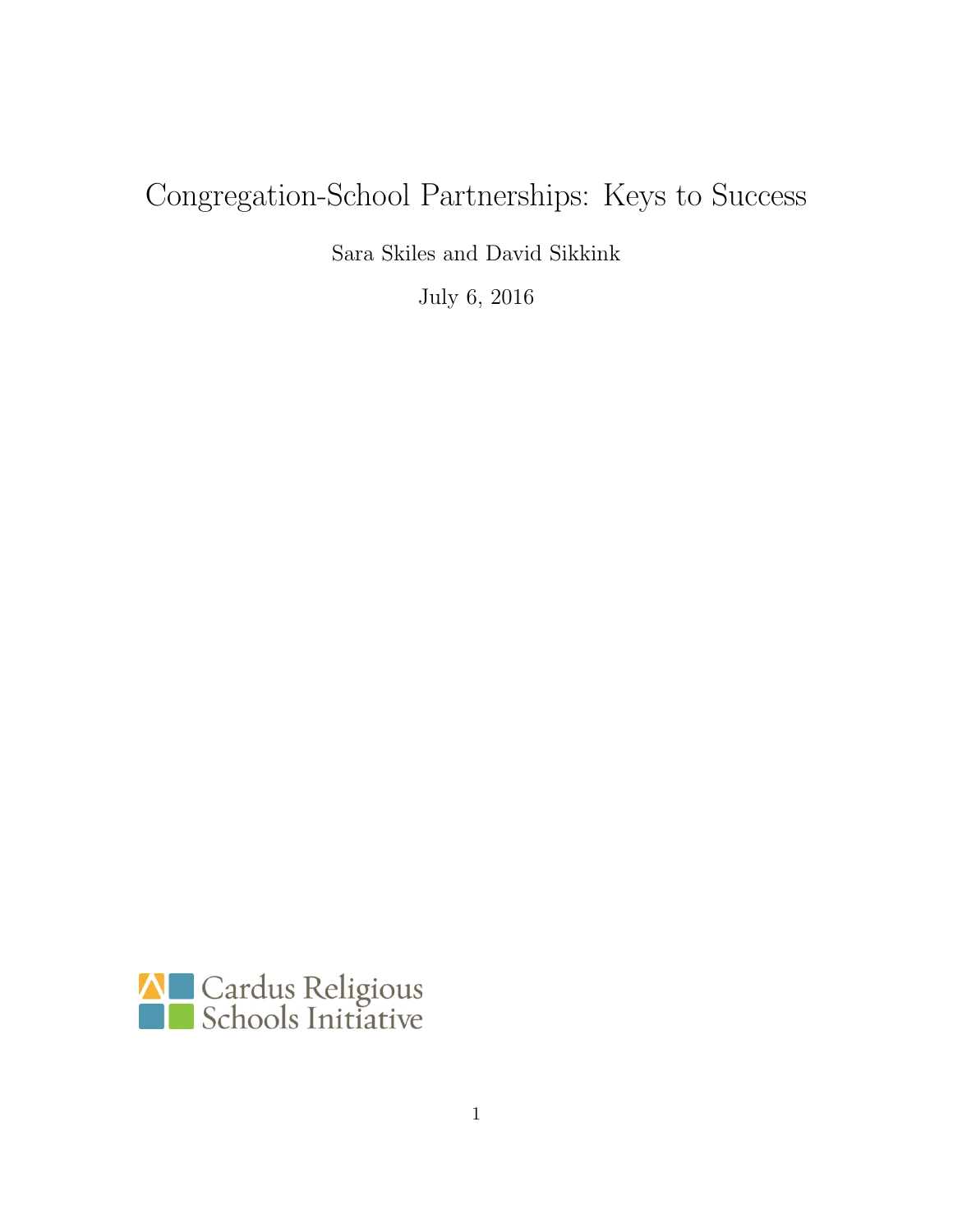Research team:

David Sikkink, PhD Director, Cardus Religious Schools Initiative Associate Professor of Sociology, University of Notre Dame [dsikkink@nd.edu](mailto:dsikkink@nd.edu)

Sara Skiles, PhD Project Manager, Cardus Religious Schools Initiative Department of Sociology, University of Notre Dame

Jonathan D. Schwarz, PhD Research Affiliate, Cardus Religious Schools Initiative Department of Sociology, University of Notre Dame

Sarah Harrison Research Affiliate, Cardus Religious Schools Initiative Graduate Student in Sociology, University of Notre Dame

Elliot Miller Research Affiliate, Cardus Religious Schools Initiative Department of Sociology, University of Notre Dame

The Cardus Religious Schools Initiative (CRSI) is supported by Cardus, Inc of Hamilton, Ontario. It is a project of the Center for the Study of Religion and Society, within the Sociology Department at the University of Notre Dame. Founded in 2010, CRSI is a nonpartisan research organization. Its mission is to generate new theoretical and empirical tools for understanding religious schools and provide information to leaders and educators across school sectors providing models for successful education.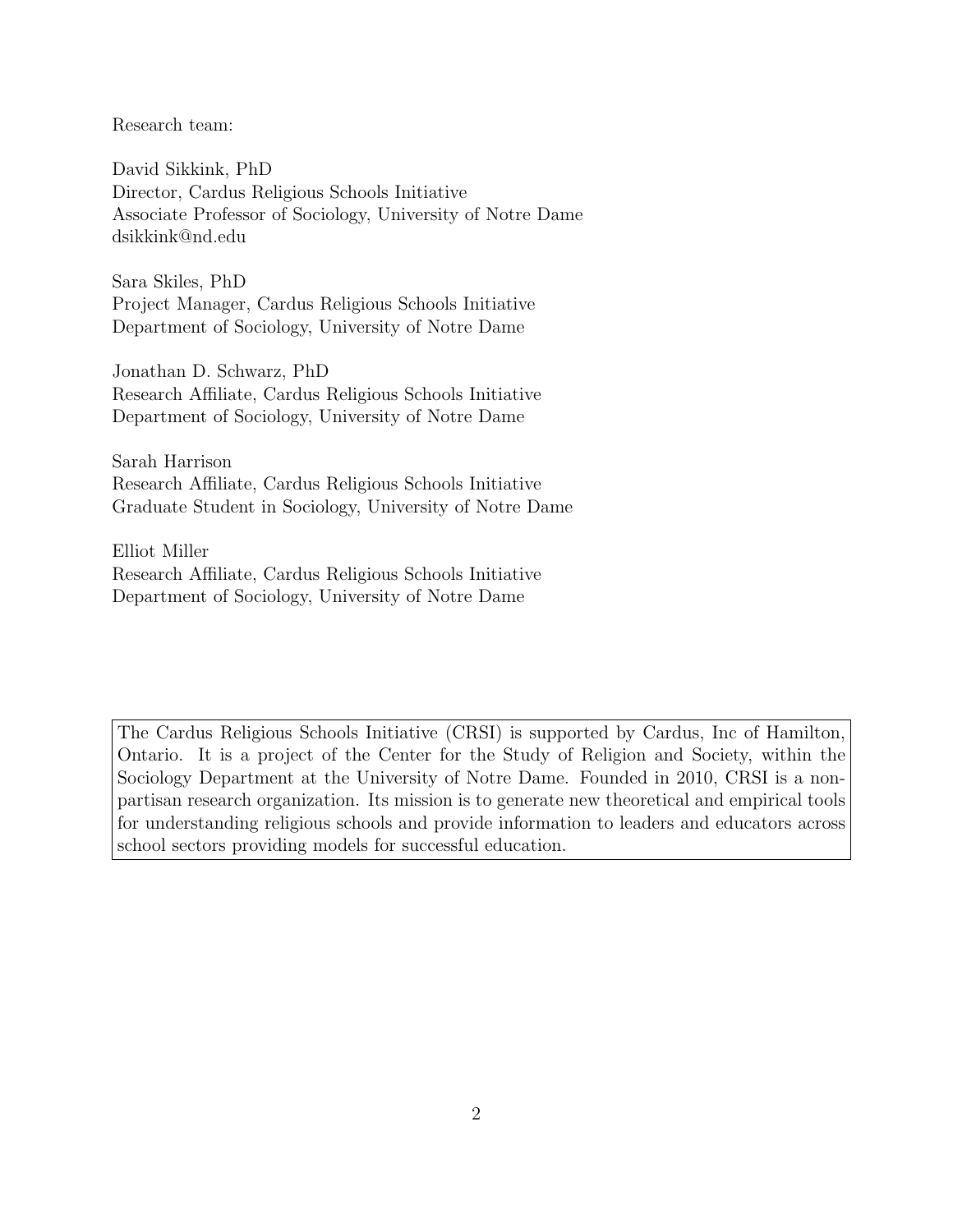# **Contents**

| Introduction                                                                                          | $\overline{4}$ |
|-------------------------------------------------------------------------------------------------------|----------------|
|                                                                                                       | 5              |
|                                                                                                       | 6              |
| <b>Partnership Descriptions</b>                                                                       | 6              |
| Initial motivations and goals $\ldots \ldots \ldots \ldots \ldots \ldots \ldots \ldots \ldots \ldots$ | 6              |
|                                                                                                       | 11             |
| <b>Services and Resources Provided</b>                                                                | 13             |
|                                                                                                       | 13             |
|                                                                                                       | 15             |
|                                                                                                       | 17             |
| <b>Success and Failures</b>                                                                           | 19             |
|                                                                                                       | 19             |
|                                                                                                       | 19             |
|                                                                                                       | 20             |
| Connection between congregation mission and project                                                   | 21             |
| What's not required $\ldots \ldots \ldots \ldots \ldots \ldots \ldots \ldots \ldots \ldots$           | 23             |
|                                                                                                       | 24             |
|                                                                                                       | 24             |
|                                                                                                       | 25             |
|                                                                                                       | 27             |
|                                                                                                       | 27             |
| Conclusions                                                                                           | $27\,$         |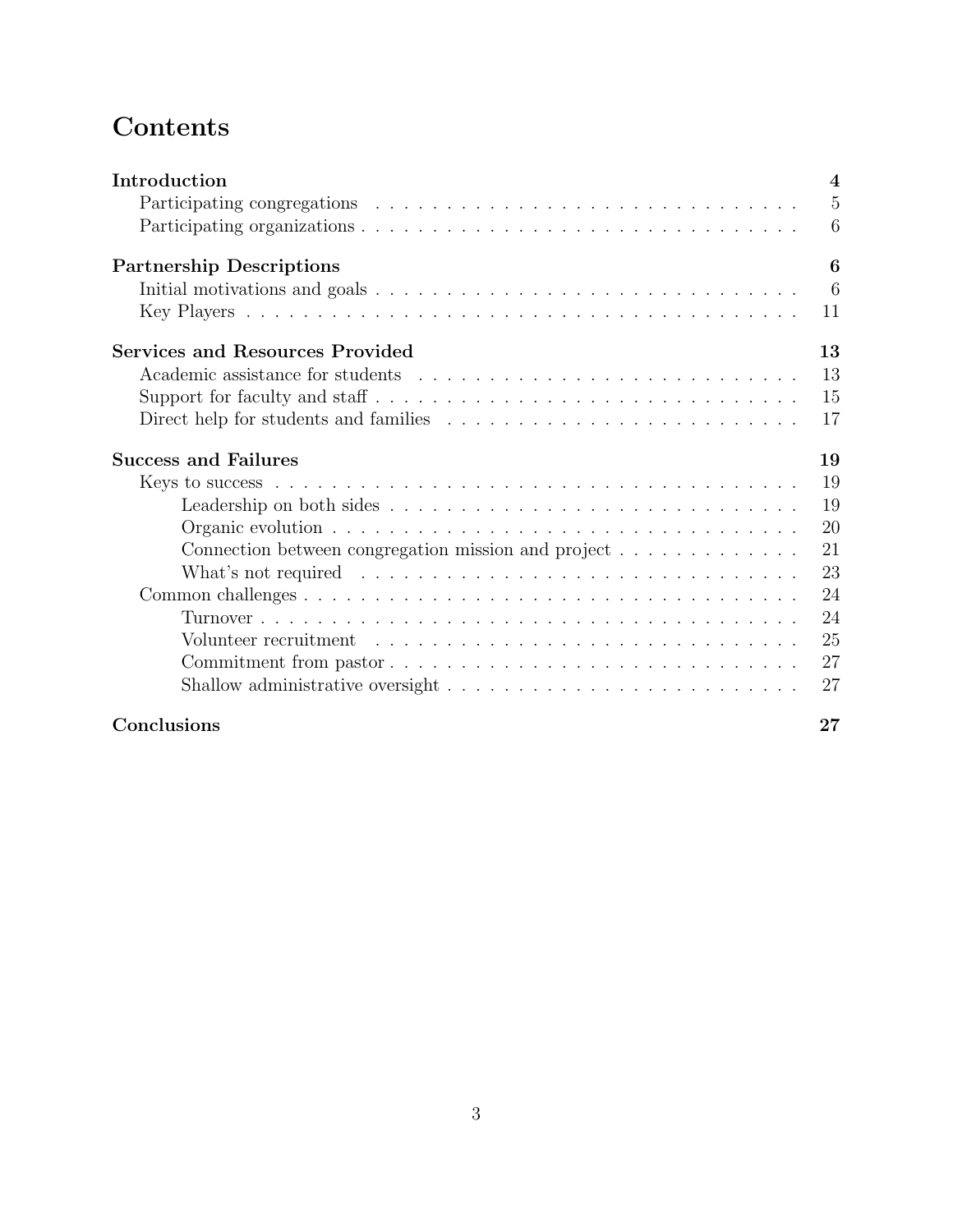### Introduction

Most U.S. congregations are involved in numerous forms of outreach into their local communities and globally, in part with the intent of alleviating social problems. One fairly common form of outreach is cultivating relationships with local public schools, with the goal of supporting students, teachers, and school administrators in an educational climate plagued by political controversy, diminishing funding, high teacher turnover, and low graduation rates, all of which are exacerbated in low-income areas. Such congregation-school partnerships have the potential to make a significant and important impact on the lives of the students involved. To discover the nature and success of such partnerships, researchers at the University of Notre Dame Cardus Religious School Initiative (CRSI) had discussions with two dozen representatives from churches, synagogues, and non-profit parachurch and other organizations. The findings from those conversations are outlined in this report.

To begin this project, CRSI staff decided to speak with representatives from congregations rather than schools, given the assumption that church and synagogue volunteers might have more time to devote to such conversations, and would likely be better able to give a comprehensive and historical view of the types of activities supported by their congregation-school partnerships. To build the list of congregations to contact, research staff searched online on denominational, church, and synagogue websites for evidence of congregation-school partnerships, searched for parachurch or other non-profit organizations involved (exclusively or not) in supporting congregations' involvement in social service delivery, and utilized personal and professional networks. This method yielded dozens and dozens of potential contacts. One of those contacts was with Kids Hope USA, an organization that connects congregations with public schools. Kids Hope provided contacts with several Catholic parishes with active public school partnerships. CRSI staff made contact with two dozen congregations and organizations (see the full list of participating congregations and organizations below)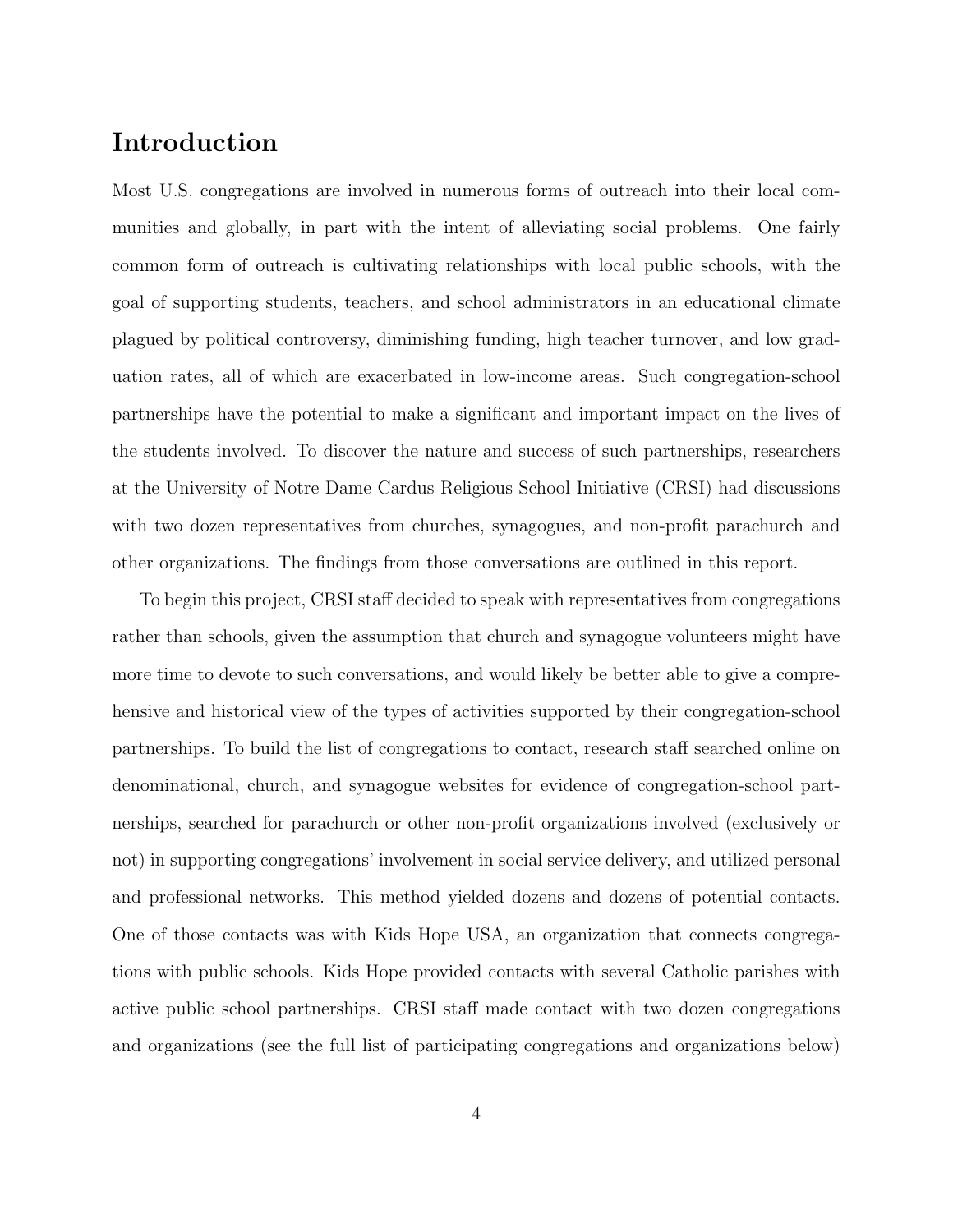and held conversations averaging 45 minutes in length about the origination, nature, tenure, success, failure, and other details of their partnerships with public schools. We did not find any examples of partnerships between Catholic churches and public schools, and the nonprofit organization representatives that we spoke with could only think of a few partnerships involving Catholic churches out of hundreds and hundreds of programs. This is likely due to the fact that Catholic churches often support their own Catholic schools, and reflects the history of Protestant domination of public schools. The same is likely true of Islamic congregations.

It should be noted that these partnerships are likely not representative of all congregationschool partnerships. Rather, they are the ones that were easy to locate, and at which representatives were eager to share their stories. Researchers attempted contact with quite a few other churches, synagogues, and organizations without success, quite possibly because those partnerships had been less successful. Therefore, the results discussed in this report should not be considered necessarily typical of all congregation-school partnerships, but examples of fairly successful projects to which other partnerships might aspire.

### <span id="page-4-0"></span>Participating congregations

- Beth-El Congregation, Fort Worth, TX
- Carter Temple Christian Methodist Episcopal Church, Chicago, IL
- Central Reform Temple, Boston, MA
- East Heights United Methodist Church, Wichita, KS
- First United Methodist Church, Wichita, KS
- Irvington Presbyterian Church, Indianapolis, IN
- Nansemond River Baptist Church, Suffolk, VA
- Oakwood United Methodist Church, New Ulm, MN
- Perimeter Church, Atlanta, GA
- St. Ignatius Loyola Catholic Church, Spring, TX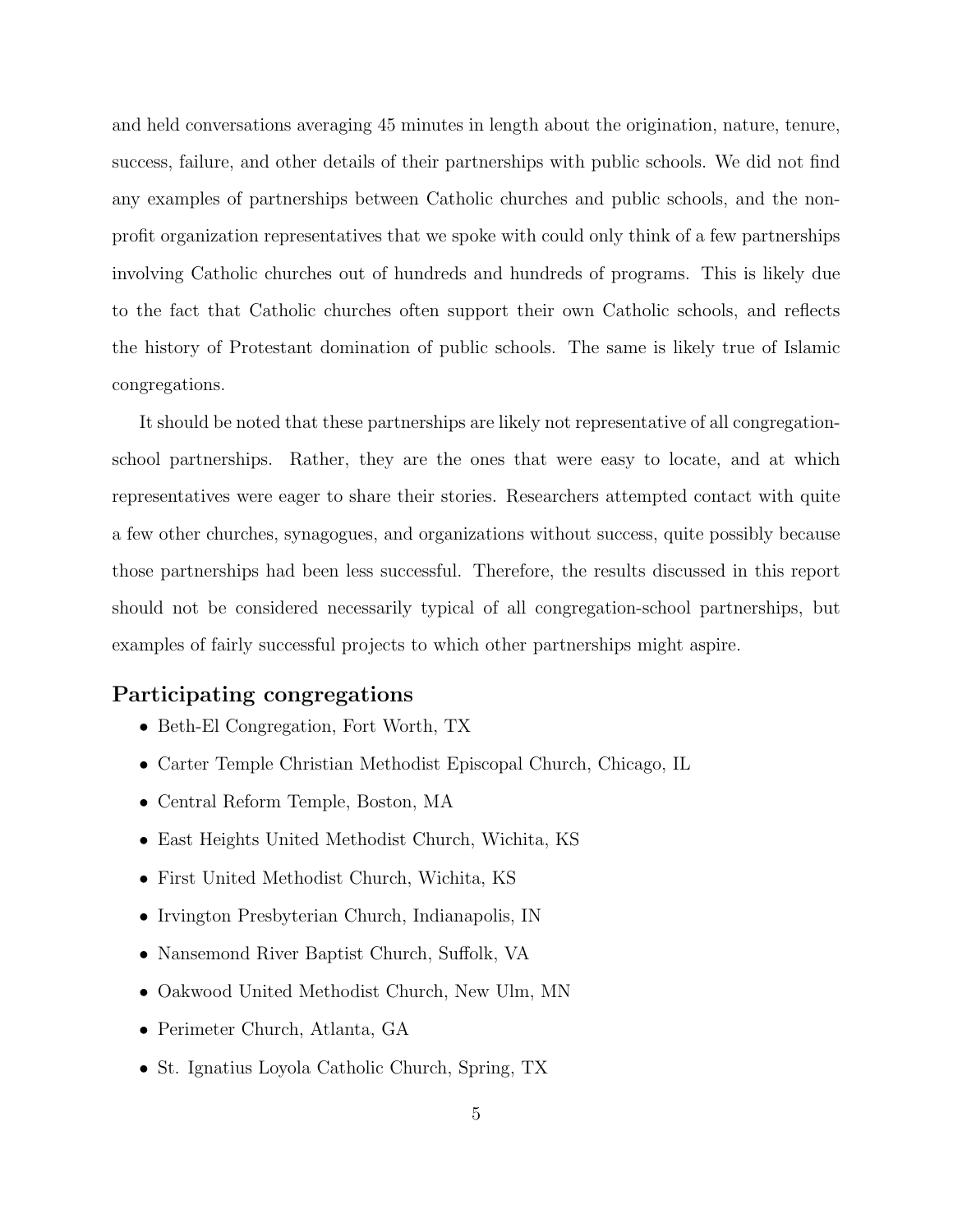- St. Kenneth Catholic Church, Plymouth, MI
- St. Luke's United Methodist Church, Omaha, NE
- St. Stephen's Episcopal Church, Boston, MA
- St. Therese of Jesus Catholic Church, Aurora, IL
- Touro Synagogue, New Orleans, LA
- Westminster Presbyterian Church, Dayton, OH
- Woodcreek Church, Richardson, TX

### Participating organizations

- 3e McKinney, McKinney, TX
- All Our Children, Boston, MA
- Episcopal Diocese of Dallas, Dallas, TX
- Kids Hope USA, Zeeland, MI
- Loving Houston, Houston, TX
- Micah Association, Richmond, VA
- National Church Adopt a School Initiative, Dallas, TX
- one + one, North Texas United Methodist Church
- One Church One School, Chicago, IL
- School Works, Irving, TX
- Unite Greater Dallas, Dallas, TX
- United Church of Christ national offices

## Partnership Descriptions

### Initial motivations and goals

<span id="page-5-0"></span>While a few of the congregation-school partnerships we learned about began when school or school district officials reached out to religious congregations or parachurch organizations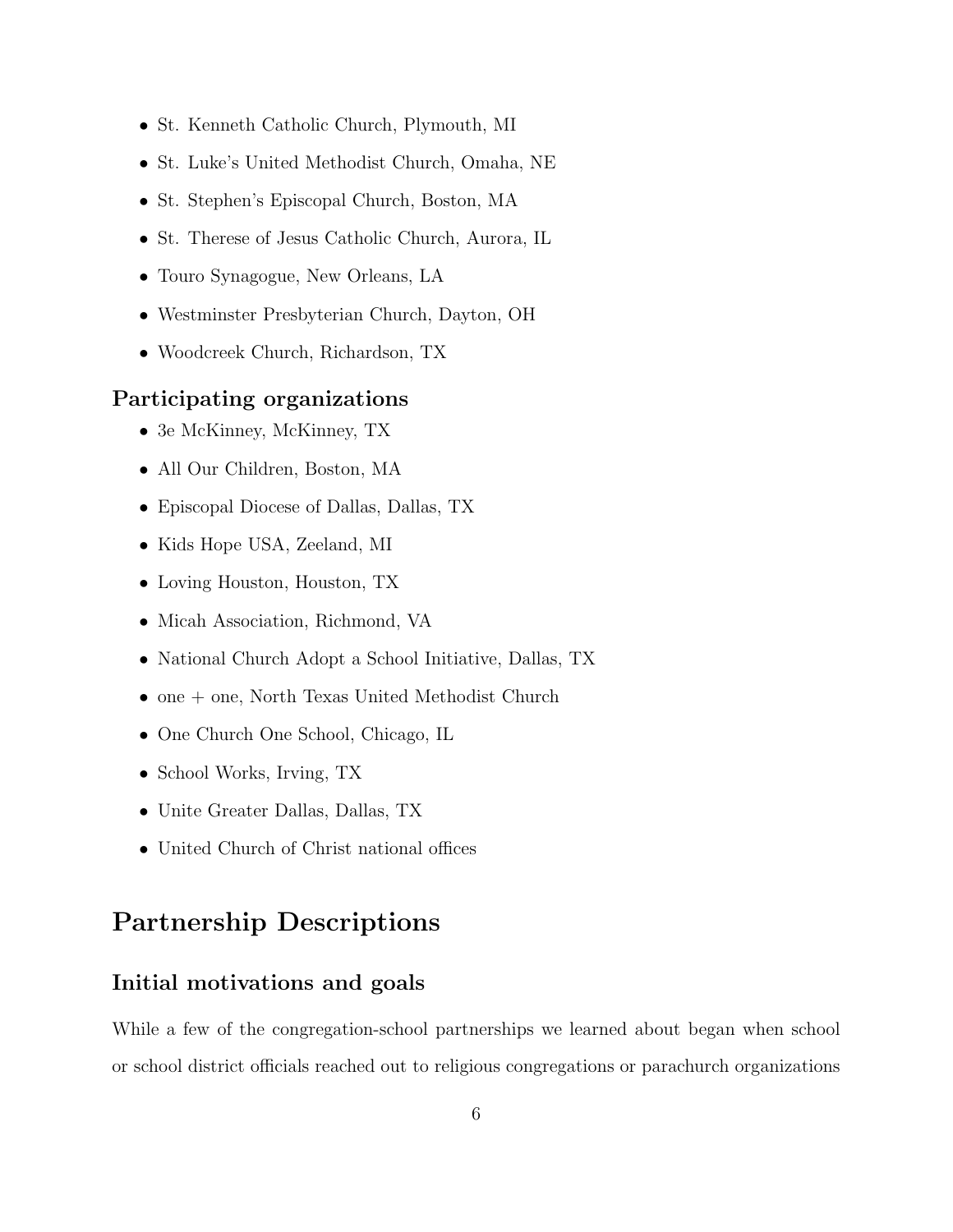seeking help, the vast majority of partnerships originated when church and synagogue leaders contacted school principals (sometimes by way of parachurch organizations such as [Kids Hope](http://www.kidshopeusa.org/home/) [USA\)](http://www.kidshopeusa.org/home/) to initiate the relationship.

In most cases, the original decision to work with schools arose from the recognition of the difficulties faced by poor families in providing for basic needs for their children, both materially and in terms of quality education, and from the conviction that children deserve the opportunity to live up to their potential. Several church representatives spoke of rather vague ideas about knowing that the easiest ways to get to children from poor families is by working through the schools they attend, while others had a much more intentional motivation for focusing on schools. For instance, one synagogue leader explained that the congregation had completed a year-long discernment project related to determining its missional goals. Through this process, they determined that their focus should be on fostering social justice, and that the most likely social institutions through which to promote justice are the education and criminal justice systems. Recognizing that work done in the education system could alter children's likelihood of interacting with the criminal justice system later in life, the synagogue members decided to focus their mission efforts on a local public school. One Evangelical protestant congregation decided to work with a public school in particular rather than any other community organization because they expected to find a high proportion of "unchurched" children and families there to whom they could minister and spread the gospel.

An almost universal sentiment was that congregations wanted to serve as a resource for their communities. More than one congregational representative used the saying "If the church disappeared, would the community notice?" to explain their desire for impact. One representative spoke about the need to step put of the bubble of the parish in order to live out the congregation's values and to preach love and grace with their actions rather than words ("Preach the gospel; if necessary, use words.) Beyond this general desire to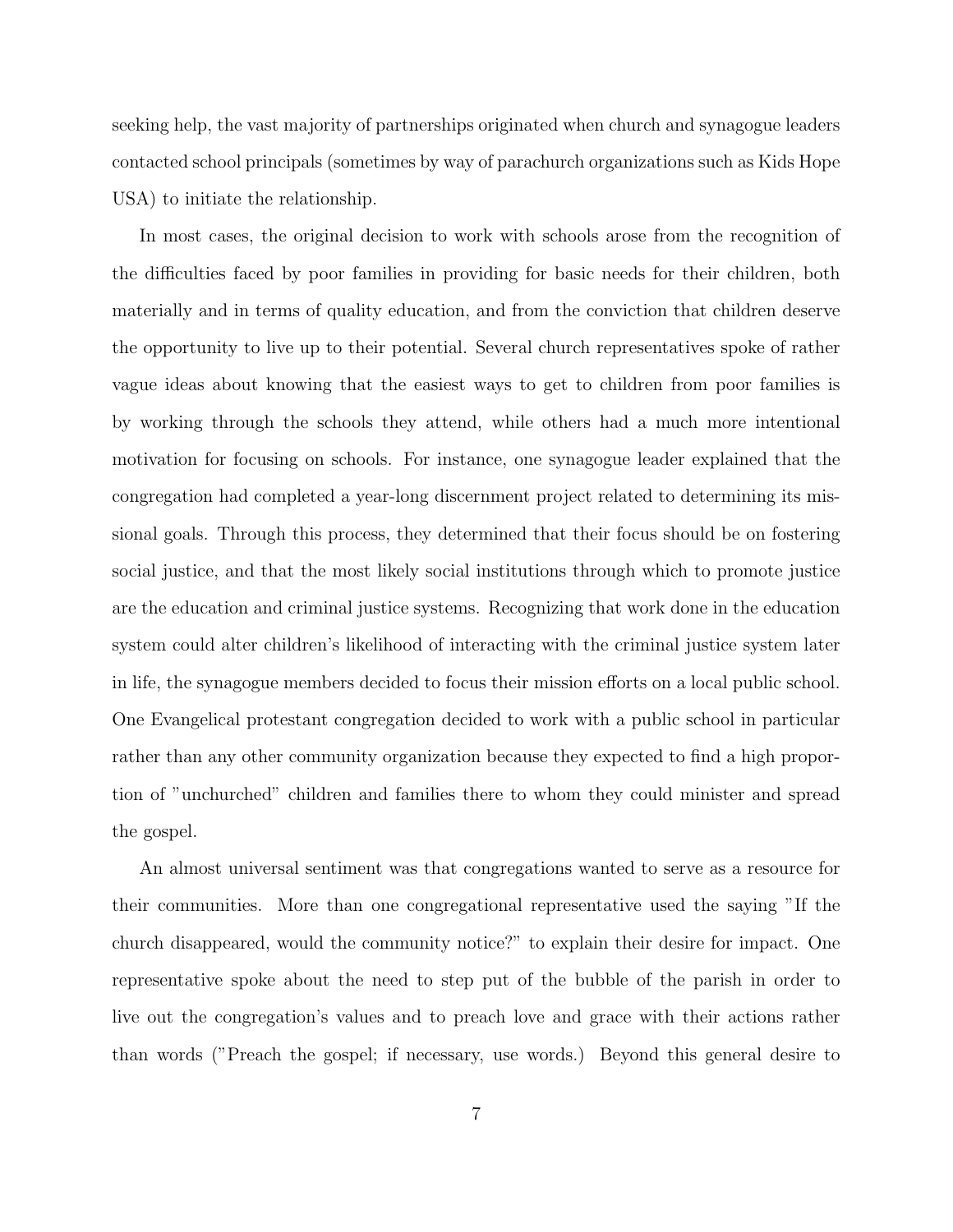serve their communities, church and synagogue leaders framed their motivations for forming partnerships in one or both of two veins; one rather patriarchal in tone, and the other coming from a stance of social criticism. In the first case, congregational representatives discussed how children are the "most deserving" of help, and that they aren't to blame for the poor conditions in which they live and learn. In some cases this manifested itself in the decision for churches to provide tutors and mentors that would, in addition to providing academic assistance, provide positive role models that are perceived as lacking in these children's lives, role models that could provide moral guidance and examples of "responsible" behaviors, work ethic, etc. In other cases, congregational representatives discussed the multiplicity of basic needs that families with limited means could not provide for their children that could be met via donations of clothing, food, and supplies from the members of the congregations to make up for deficiencies in family support.

Interestingly, congregations that conceptualized the need for involvement with public schools from a stance more critical of social structure than of parents and families provided many of the same services, but with slightly different rationales. For instance, some congregations operated with an understanding of the inadequate governance and funding of public schools, and were motivated to get involved to alleviate the situation. Therefore, these synagogue and church members also volunteered as tutors and mentors, but rather than viewing their roles as surrogate socializing agents, they saw the need to fill in the gaps left by substandard learning environments created by diminishing funding, difficult classroom environments for teachers, and complications surrounding curricular and testing mandates.

Likewise, many congregation members were critical of the circumstances that contribute to the socioeconomic status of the families from which students in poor public schools come, such as the inequalities in educational opportunities for students' parents that led to disparities in access to jobs that pay wages high enough to afford safe, quality housing, a reliable supply of healthy food, and basic material necessities like clothes, hygiene items, and ac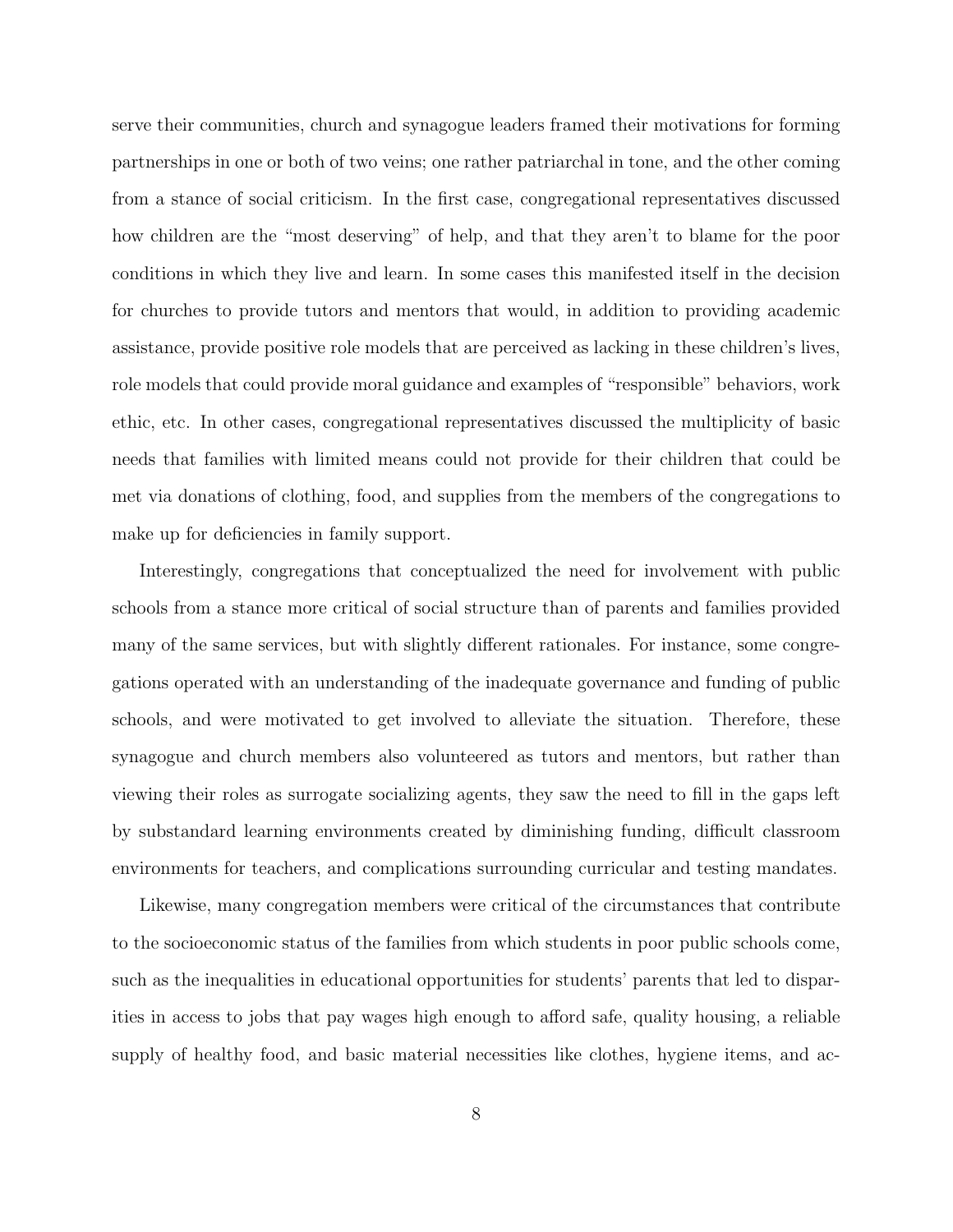cess to learning resources (supplies, computers, etc.). Given this perspective, congregation members donated clothes, food, and supplies in order to eliminate some of the sense of deprivation felt by students created, in their view, by an economic and political environment that is partially responsible for the impoverished conditions in which the families live. To overgeneralize a bit, the social criticism perspective was more often heard from synagogues than Protestant churches and vice versa for the patriarchal rationale, but our sense is that both perspectives could be found within each church and synagogue group.

In addition to discussing their motivations to partner with public schools, partnerships with particular public schools were chosen for reasons that congregations often discussed in terms of calling or interest in being good neighbors in their communities. In some cases, churches and synagogues partnered with schools very near them in proximity, citing a sense of neighborliness and desire to be involved in their surrounding communities (although one Jewish congregation changed location after beginning a partnership with a school, but even after moving out of the area, maintained the original relationship). This proximity often served functional purposes as well, as students could easily come to the synagogue and church buildings for activities, and congregational volunteers felt comfortable visiting the schools in neighborhoods with which they were already familiar.

In other cases, schools with greatest need were sought rather than schools closest to synagogue and church buildings, as students attending schools nearby were in relatively well to do neighborhoods. In one case, a church partnered with the school that 50 years earlier had provided space for the congregation to meet when it was newly-forming, and church members were happy to have the opportunity to repay the kindness two generations later. It is also worth noting that in many cases, very few of a congregation's children attended the school with which it partnered. Instead, while congregations were often in close proximity to their schools, congregation members were unlikely to live in the synagogue or church's neighborhood, and when they did, they were unlikely to send their children to these particular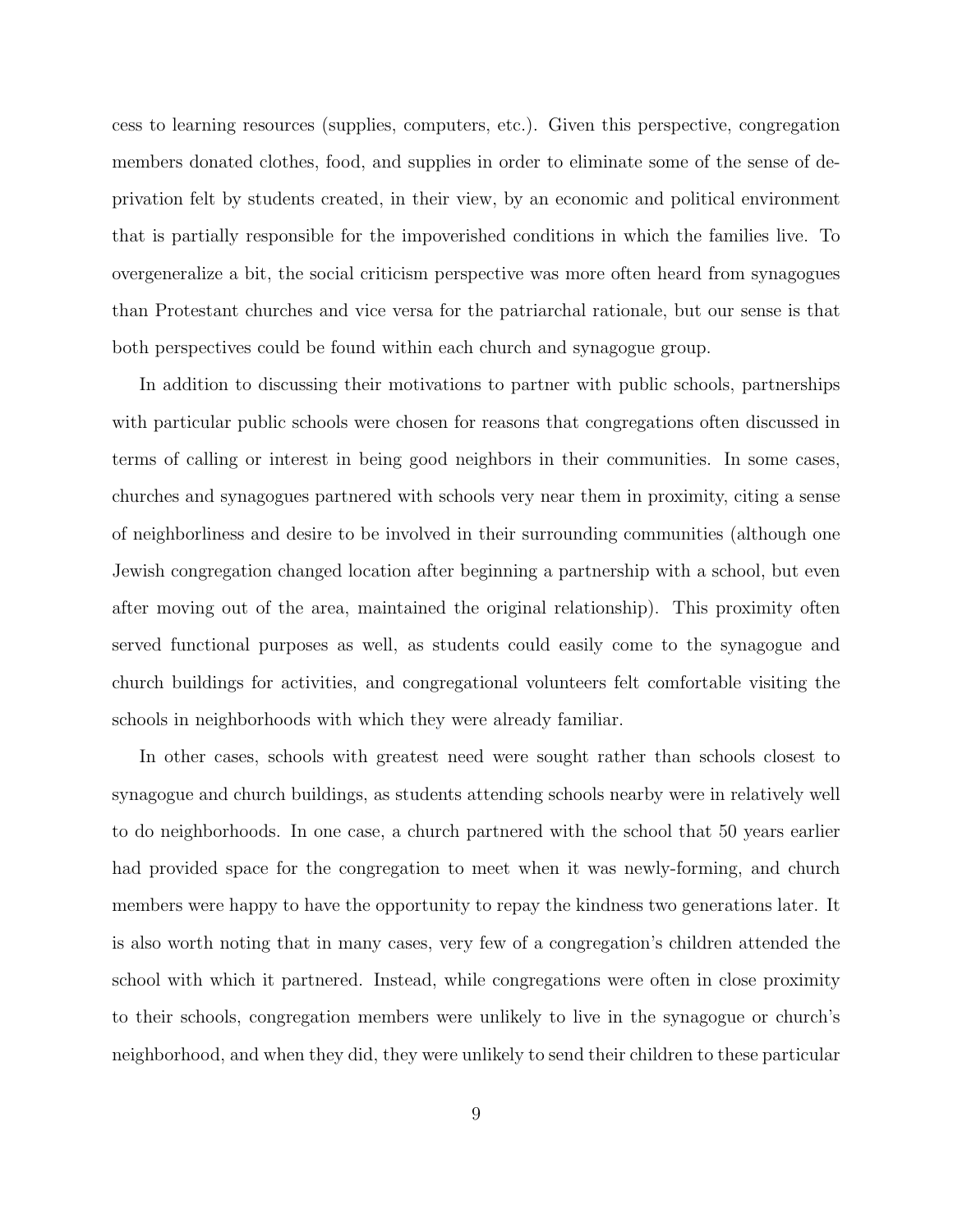schools.

Another story about the inception of the partnership between a Protestant church and its local public school stands out and is worthy of retelling at some length. The church collected children's winter outwear during the Advent season with the intention of donating it, and then rather haphazardly contacted a local elementary school, about which church members knew little. The church had decided that it would like to partner with a school if school leaders would welcome the relationship, but didn't have specific ideas about the form that such a partnership could take or who from the church might be involved and how. Therefore, the church member who had volunteered to head the church-school initiative met with the school's social worker to deliver the winter clothing, and asked what other needs they could help meet for the school and its students. The social worker said that families often struggled to keep their children supplied with uniforms. They agreed that the church would take the provision of uniforms on as a project and would supply the school with as many pieces of clothing necessary to meet students' needs.

As the meeting was ending, the social worker added as a parting thought that they had one "dream" wish for a washer and dryer for the school to meet needs related to keeping students in clean clothes duringt the school day. The church volunteer said that she would see what she could come up with, and they ended the meeting. The next day, without any advertisement of the need, another church member called the church to say that she had a washer and dryer in good condition in need of a home, hoping that the church staff might know someone who could use it. The congregation took this as a sign from God that this was the school and the ministry in which they were meant to invest, and the coordinator of the project said that this event became for her a "burning bush" that motivated her work. The church has since continuously supplied the school with all of the detergent and other laundry supplies that it needs, and replaced the original equipment at the end of its usefulness.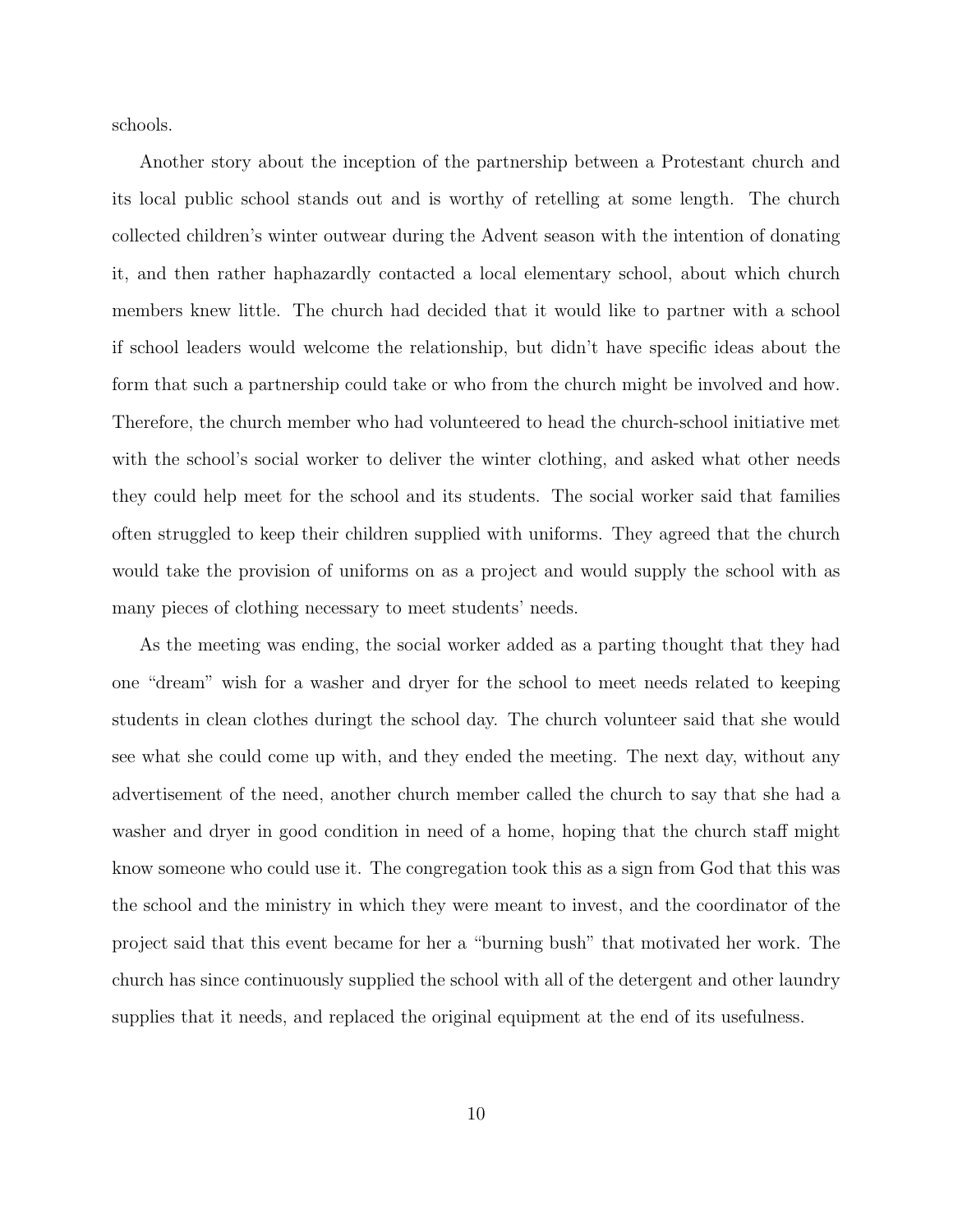### Key Players

One key finding from discussions with church and synagogue leaders was the necessity of having leaders in place at both the school and the congregation to facilitate the relationship. In most cases, congregations had an energetic and engaged coordinator, either volunteer or staff, who facilitated communication with the school, volunteer training and recruitment, solicitation and collection of donations, event organization, etc. The success of the partnerships depends very heavily on this coordinator role, both in terms of generating and maintaining interest from the congregation and for keeping the project at the forefront of the congregation's collective mind, and for ensuring the continuity of the project, so much so that as engaged as congregations are in the school partnerships, the future of these programs without such leadership is unsure. The coordinator role is quite intense for in many partners. We spoke with people who spend as much as 40 hours a week sometimes coordinating events, training volunteers, communicating with teachers and administrators, collecting donations, etc. One coordinator described the job as a labor of love, not for the faint of heart.

Likewise, and perhaps even more importantly is the need for an engaged contact person at the school. In many cases, this role was filled with a social worker or school counselor. The more this school representative was connected with students and their families and had an understanding of their specific needs, the better able congregations were to meet the needs of the students at the school. In some schools, counselors asked for help with general needs like school supplies, backpacks, healthy snacks, and teacher appreciation gifts, and congregations provided these without becoming overly engaged with the schools and their families. In other cases, school counselors and social workers had close connections with families and could ask for more specific help depending on needs at the time, such as help purchasing clothes for a student to wear to a parent's funeral, assistance with home furnishings and clothing after a home fire, food for a family suddenly without income, or connection with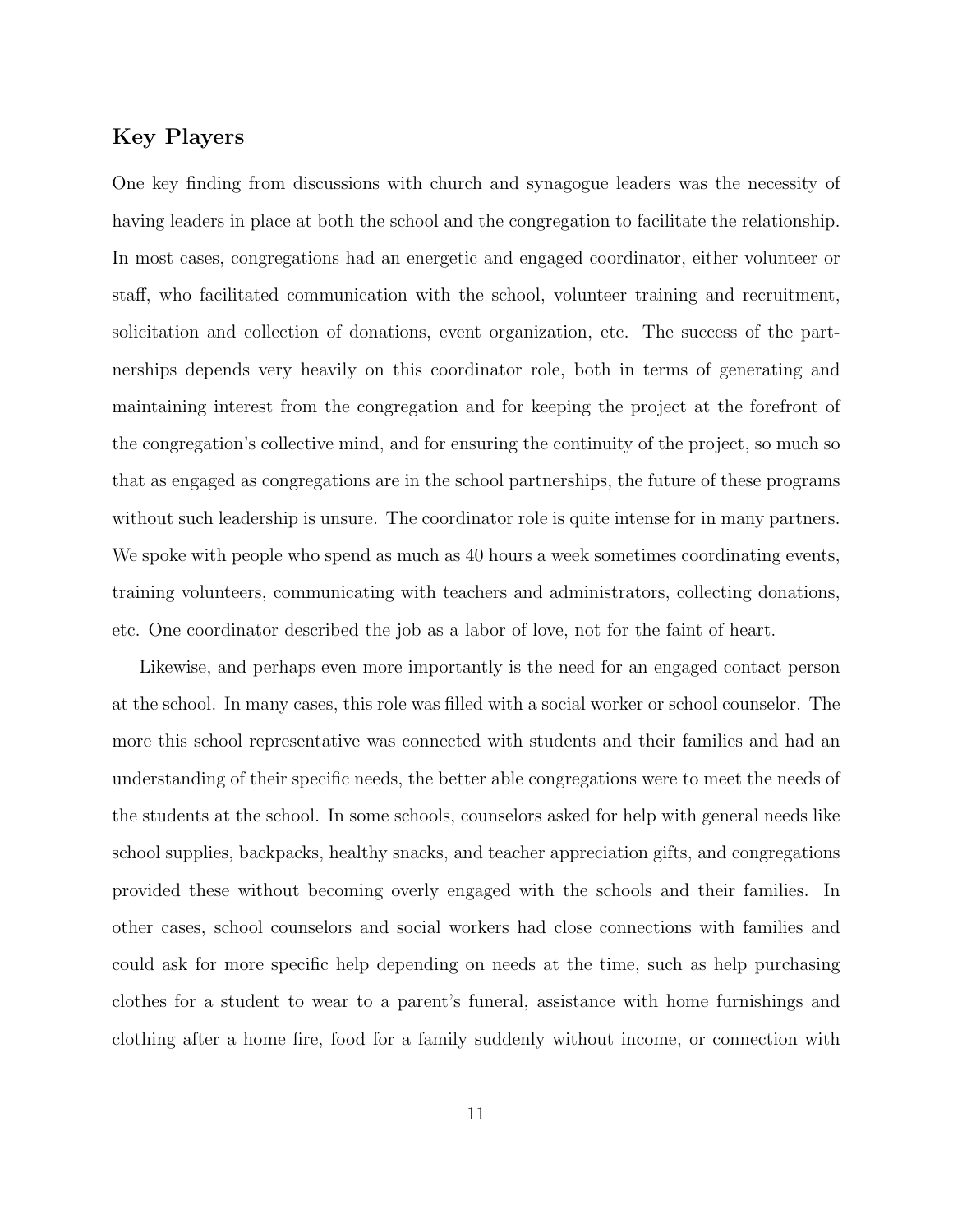an adult for a child with specific difficulties. Funding for such school personnel was tenuous in all of the low-income schools we learned about, and in the cases when funding was cut drastically or eliminated, the partnerships suffered greatly due to a lack of coordination from the school from a person who had close relationships with families and the time to nurture the partnership. The representative from Kids Hope USA, a non-profit organization that has paired hundreds and hundreds of school and congregations, said that one of the greatest predictors of a partnership's failing is lack of consistency in such facilitation at the school.

Outside of these two key positions in the partnership, there were no clear patterns regarding involvement of other players in congregations or schools. It was rare to find much involvement outside of the primary contact person in the schools, in large part because of the demand on teachers' and administrators' time. In a few cases, resistance from school or school district administrators greatly restricted the success of the partnerships, but absent such resistance, these programs operated fairly well even without involvement from other administrators. In the cases where principals were involved, the partnerships were greatly enhanced thanks to programmatic tie in with broader school activities and missions. For example, the principal in one low-income arts magnet school leveraged support from the partner church that had a strong music program to implement a very popular after-school dance program. The church provided volunteers to help staff the program and provided costumes for performances, but the principal's leadership was key in conceptualizing, implementing, and sustaining the program.

Likewise, these partnerships seemed to operate just fine without significant input from pastoral staff in congregations, but were enhanced when rabbis and ministers supported the partnership from the pulpit or through direct coordination and involvement. Their input seemed most crucial at the conceptualization and inception stages of the projects. In large congregations with more than one minister, the minster tasked with the oversight of outreach programs was likely to be involved in the coordination of the project, but it wasn't common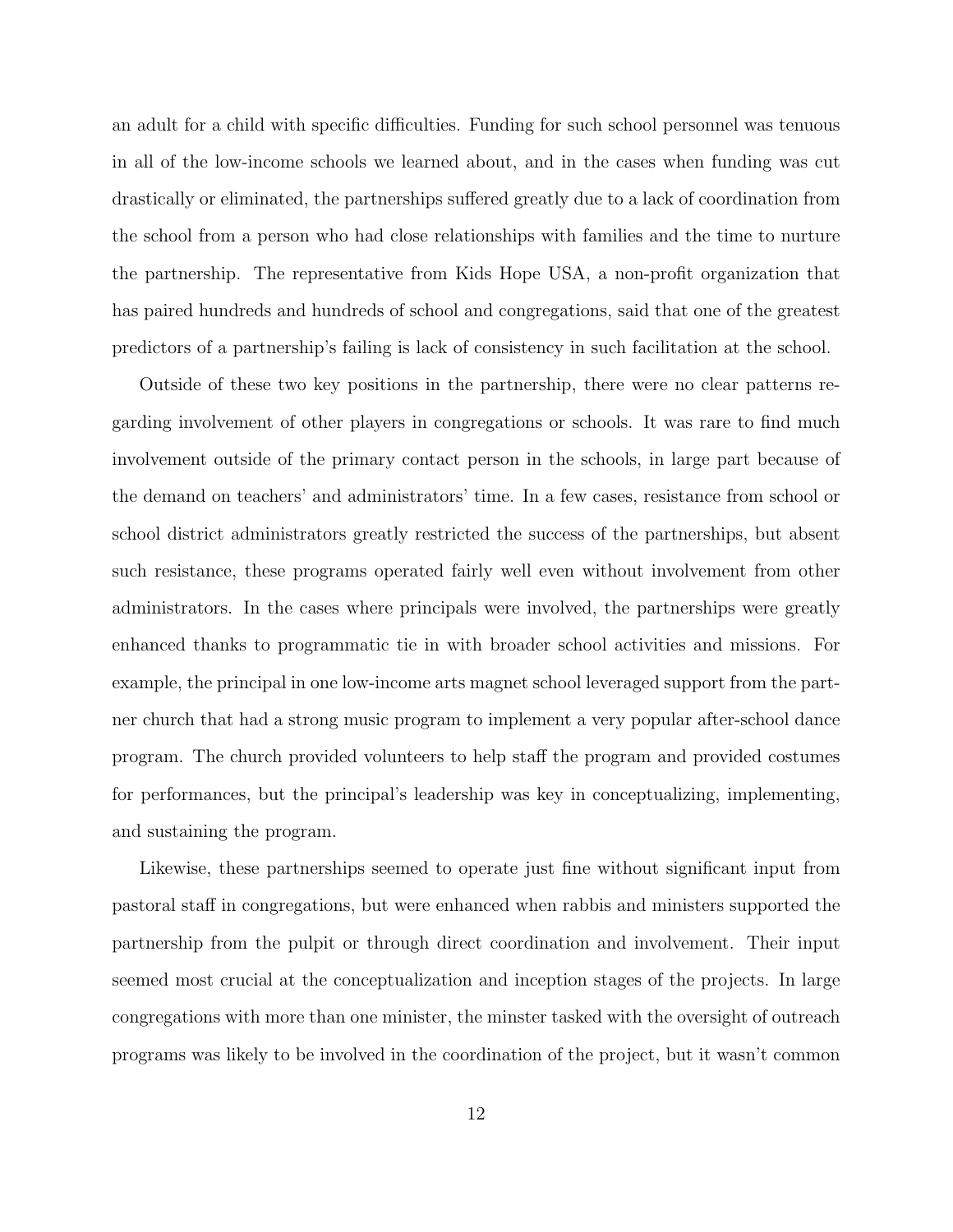for pastors and rabbis to provide much more than face time in actual project activities, due to time constraints. The level of involvement of church and synagogue volunteers varied between and within partnerships based on the types of needs the schools had. When donations were needed for clothing drives, Christmas gifts, food to send home with families, school supplies, etc., church and synagogue coordinators reported participation from a sizable portion of the congregation, while there were usually relatively few people willing and able to work directly with students during the school day. Generally the more volunteers involved, the better, particularly for partnerships that offered tutoring and mentoring programs. But even those congregations that had only a handful of regular volunteers were able to maintain a consistent presence in the schools.

## Services and Resources Provided

### Academic assistance for students

<span id="page-12-0"></span>Most partnerships provide some sort of human or material resources to supplement the schools' learning environments. In some cases, congregation volunteers provided direct assistance, such as tutoring and mentoring and donations of school supplies for students and for classrooms. One church provided weekly reading materials for every classroom in the school as well as sponsorship for the music program, while volunteers from another routinely brought their therapy dogs to assist children to remain focused on classroom tasks. In other cases, synagogues and churches provided services that supported the learning environment in other ways, such as the coordination of lunch hour and after school clubs (including a few bible study clubs, which in one case, the school and families directly requested), the provision of attendance and good behavior incentives, the coordination and participation in special school programming such as school assemblies, such as an MLK day program, or a school-wide community service. Another church deployed volunteers in response to the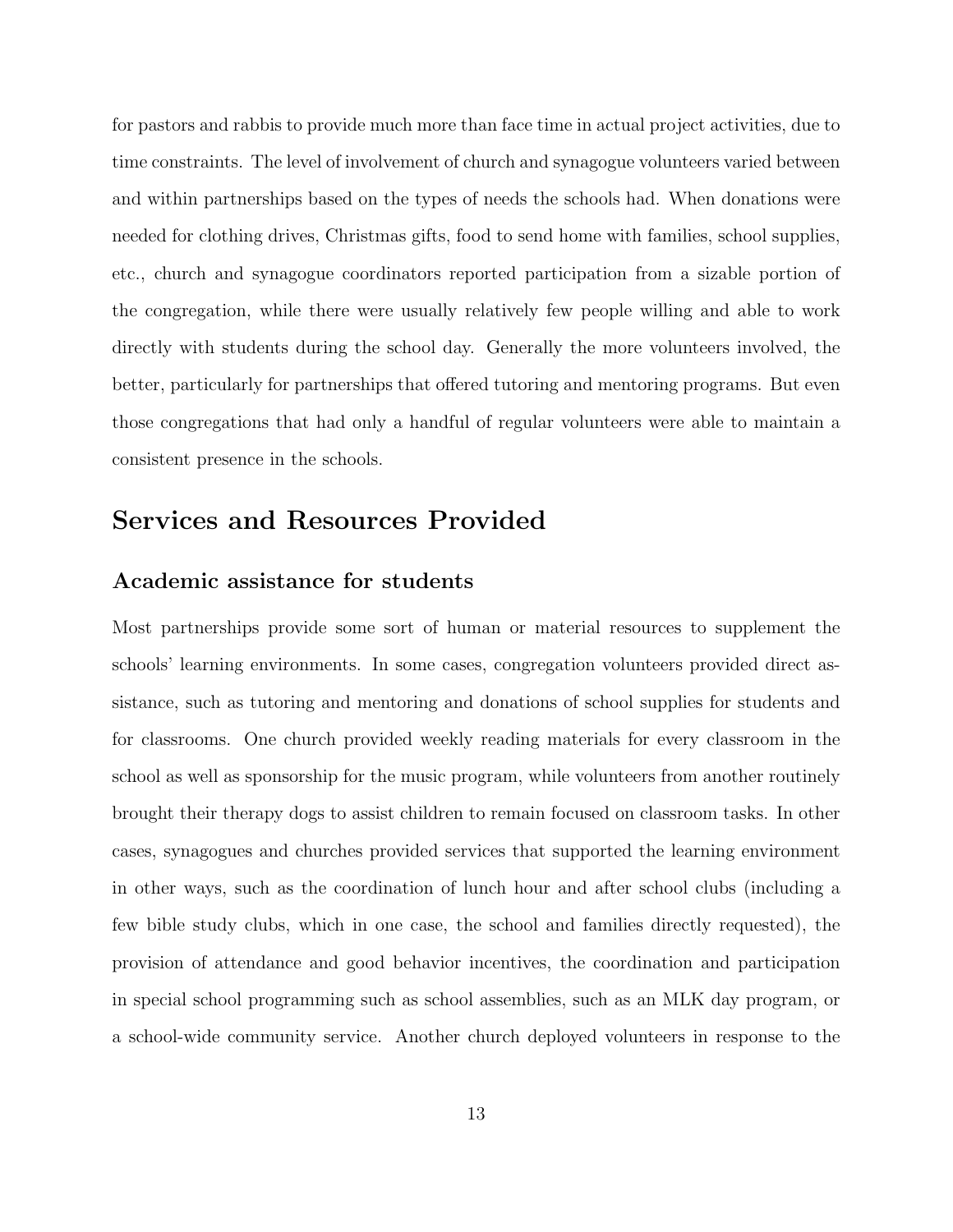elimination of the city's truancy program, so volunteers would to go the students' home and bring them to school when necessary.

In addition to these programs offered to elementary schools, we spoke with one church that partners with a high school to provide an after-school program that includes tutoring, a computer lab, and college preparation activities. Another church partners with a local high school's co-op program, opening the church building during school hours for special needs students to learn building maintenance and food preparation skills. In general, churches and synagogues were happy to provide academic assistance and saw the great need for it given the current state of the education systems in their areas, but congregation coordinators were quick to point out that academic assistance was a vehicle through which to connect with students, but not necessarily the end goal. That is, spending time with students allowed volunteers to provide love, adult connection, and other social support, and if there were academic gains as a result of this time together, that was almost just an added bonus.

It should be noted that tutoring took on various formats depending on the needs of the students and teachers, as well as the resources available to the congregation. In some cases, tutors came to the school campus after school and worked with students for a short period, while others came directly into classrooms during school hours to provide immediate assistance. A few congregations hosted after-school tutoring programs in their own buildings (which were in very close proximity to the schools) and provided tutoring, mentoring, access to computers, healthy snacks, and organized recreation time. At one church, the coordinator told a story of a mom who chose to send her children to this particular school although it was a long commute on two different busses to get there because she specifically wanted her kids to be able to participate in this after-school program.

An interesting thing we learned from one school is that volunteers were struggling to tutor students in math because even though they had volunteers generally adept at math, the Common Core method of teaching math to students was foreign to the tutors, and they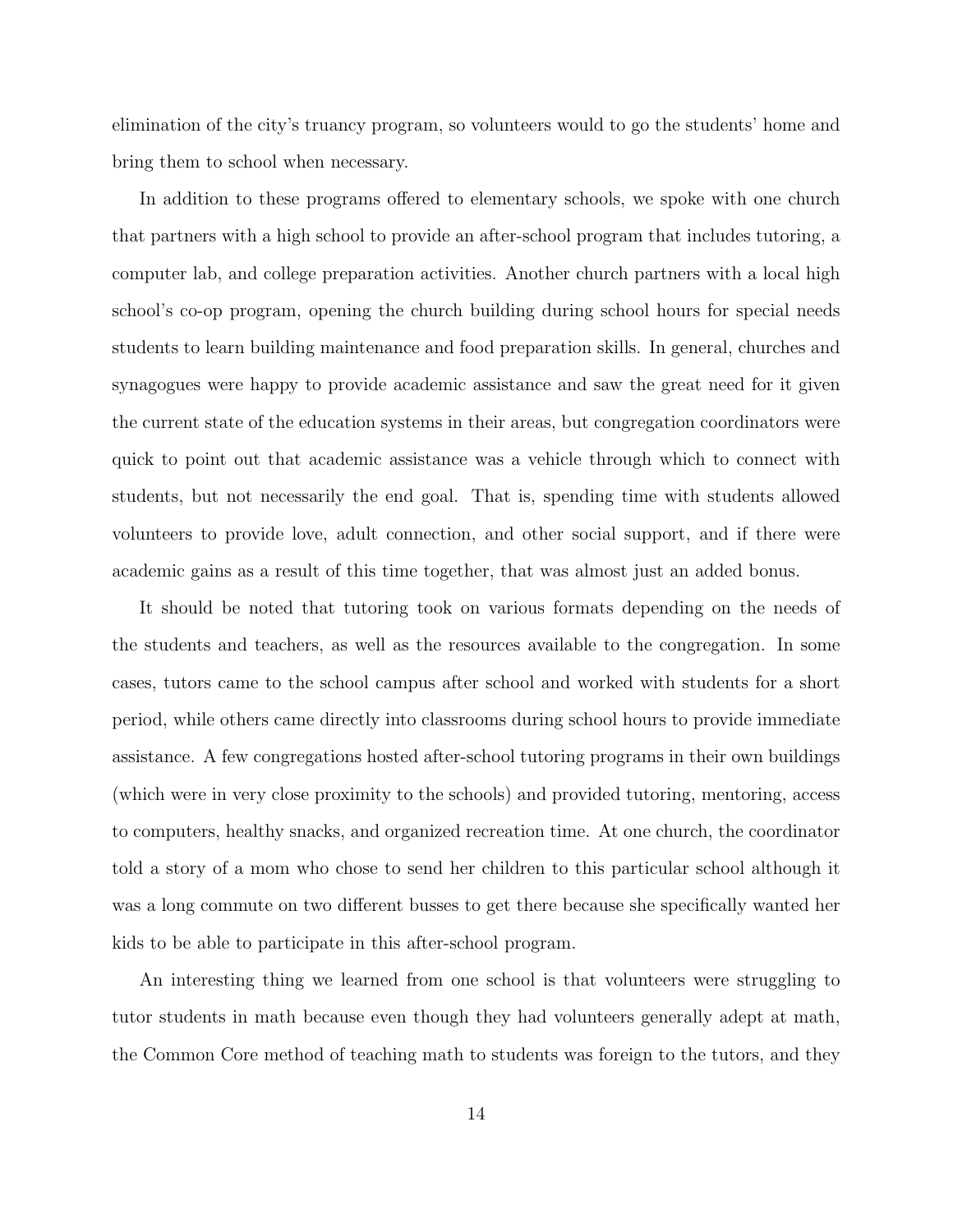weren't able to help students learn in the way that they were being taught. Additional training for the volunteers would have been necessary to improve the situation, but teachers didn't have time to provide this, so math tutoring had all but stopped. In another case, standardized test scores for students in a middle school paired with a synagogue increased so significantly after the inception of the synagogue's tutoring program that school district officials "upgraded" the school to a high school, at which point the tutors no longer had the sufficient skills to tutor the students. The tutors had effectively worked themselves out of business!

### Support for faculty and staff

Quite a few of the partnerships provided support for teachers, including donating teacher appreciation gifts, preparing classroom material for teachers, assisting in classrooms, and providing door prizes, snacks, and meals for teacher in-service days. One church coordinator explained that congregants weren't initially thrilled with the idea of focusing on teachers when resources could be channeled to more support for students instead, but came on board once the coordinator, a retired school teacher herself, explained that in the current environment of high demands and high pressure, low pay, and frequent turnover for teachers in public schools, supporting the teachers is supporting the students. A minister at another church explained that teacher retention went from 50% to 80% after the church's first year of teacher support activities, and while she didn't want to take all of the credit for that achievement (a common theme from many congregation representatives who were humble about their congregations' significant contributions), she did say that the appreciation efforts were met with gratitude, and created an environment of trust that helped the partnership to flourish.

In addition, volunteers helped with general school needs (e.g. office work, helping the school nurse) and it was common to hear about synagogues and churches participating in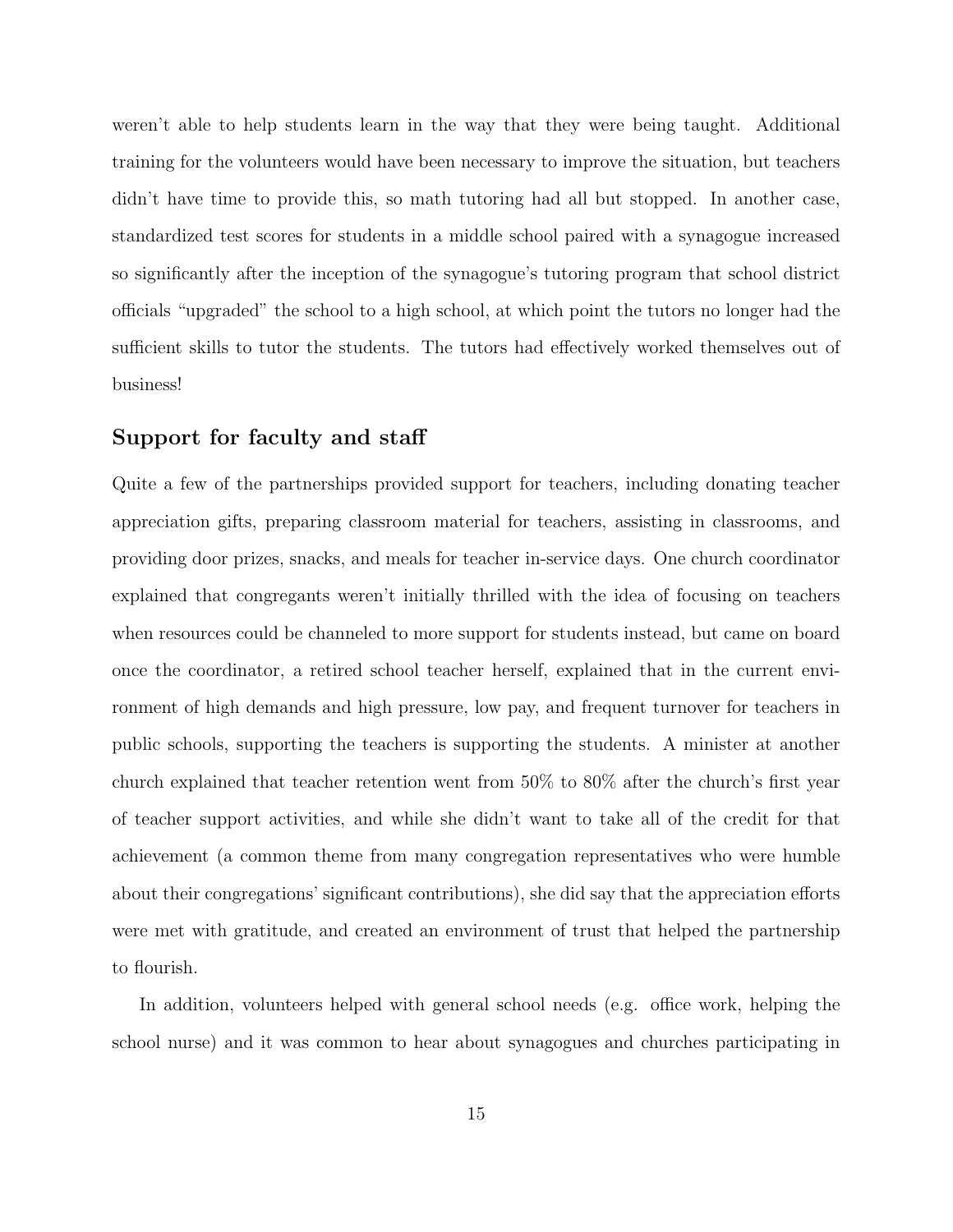campus clean up days, which involved raking leaves and painting, deep-cleaning the school, sprucing up the teachers' lounge, making general repairs, etc. Many of the low-income schools do not have parent-teacher organizations, so the congregations did what they could to meet schools' needs however they were asked.

For example, when one church contacted a school to investigate the possibility of forming a partnership, the principal explained that the school's greatest need was the development of community among the families. Political struggles in the area resulted in redistricting twice in three years, which meant that very few of the families knew each other, and very many of the families were unhappy with the lack of stability. Therefore, efforts at this school were focused on organizing but not really participating in community meals and other events. For example, at a spring cookout at the school, church members would provide food and other supplies while teachers would cook and parents would be asked to help serve, all in an effort to bring families together. Therefore, while church members made very few connections with students or their families, their work facilitated connections and social capital within the school.

In a few cases, congregation volunteers got involved in grant writing and/or advocacy for the schools, helping the school to secure important resources for the campus and community. In one instance, a synagogue launched a significant campaign to educate themselves about the dangers of childhood obesity in order to present a case to a local governing board about the need for an outdoor recreation area for the school, which was successful. That same synagogue later helped the school secure \$25 million in funding to construct a new school building to replace the old one. Another congregation served for many years as a successful incubator for charter schools. Finally, in some cases, congregations directly donated money to schools as needed, although this was not possible in all cases, given legislated restrictions on how churches and synagogues could interact with public schools. Other congregations, however, expressed very little interest in becoming involved in advocacy work, both because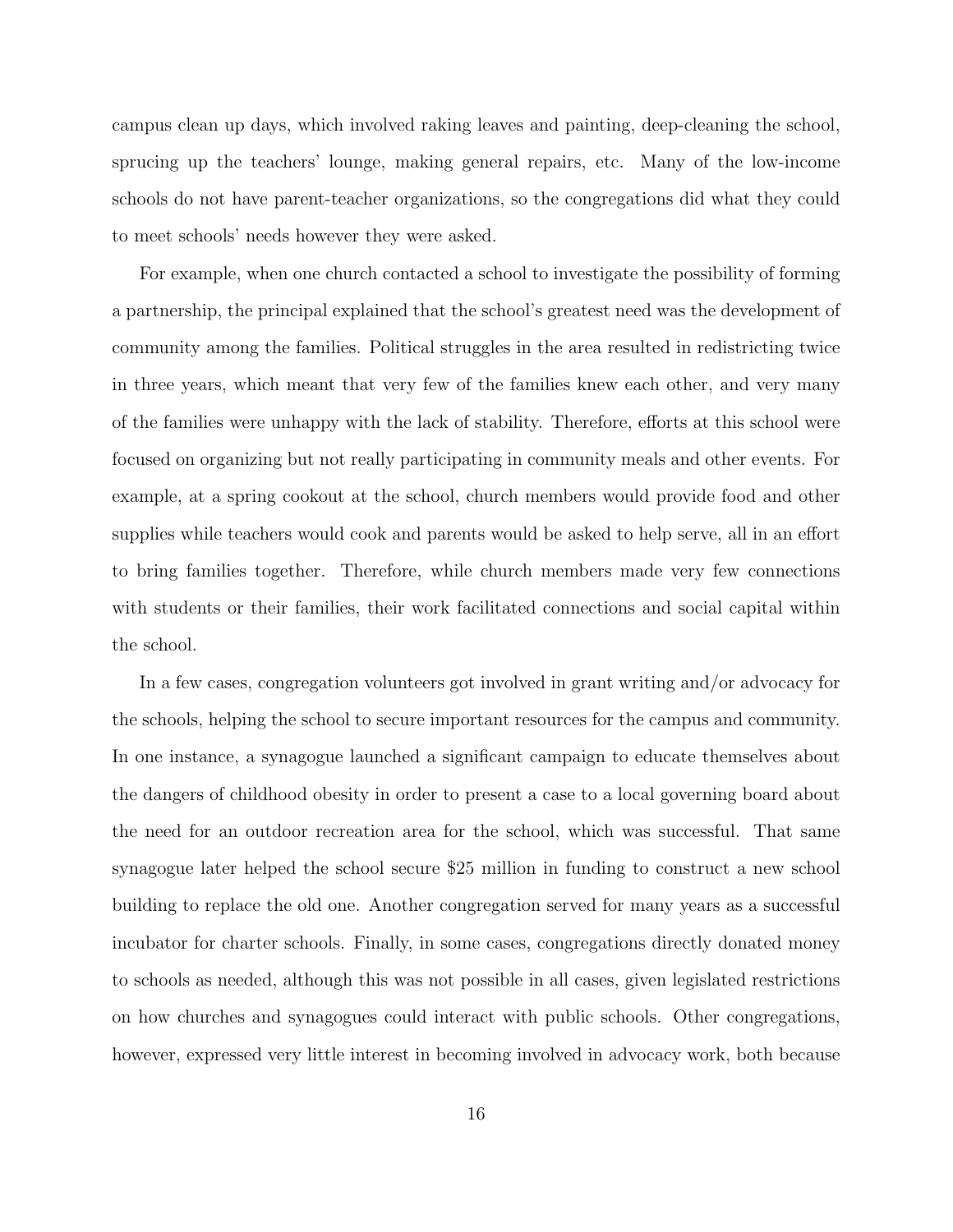this wasn't something they had been asked to work on by school administrators, and because they were more interested in focusing their resources on working with children more directly.

### Direct help for students and families

The longest part of most of our conversations with congregation coordinators involved discussion about the many, many ways that churches and synagogues are providing direct support to students and their families. Many congregations were providing school uniforms, winter coats, hats, and gloves, socks, shoes, underwear, and backpacks to cover basic daily needs. In some cases, congregations provided food for students to take home for the weekend, and in a few cases, that food was grown in the community garden on the school's campus that was partially tended by congregation volunteers. One church coordinator said that volunteers provided basic medical and hygiene items that students could take home such as toothpaste and toothbrushes, fever reducers, soap, deodorant, and in a few cases, provided financial support for students who needed glasses or other medical care. We also learned about all-school meals, end of the year and student of the month luncheons and dinners, as well as invitations for school community members to attend congregation dinners and parties. Congregation representatives also discussed fairly extensive service provision that required quite a bit of coordination and effort, such as the provision of a free day program for suspended students or preschool-aged childcare for single moms to allow parents to maintain employment, parenting workshops, Christmas gifts via adopt an angel type programs, a summer enrichment program that gave students in an urban area the opportunity to participate in local recreational and educational activities, and opportunities for internships and job training (for both high school students and parents). In quite a few cases, the families in greatest need in the school communities were either undocumented residents or very new immigrants, and therefore either didn't have access to publicly-provided support or were not yet integrated enough into the community to take advantage of it. Therefore, the direct provision of basic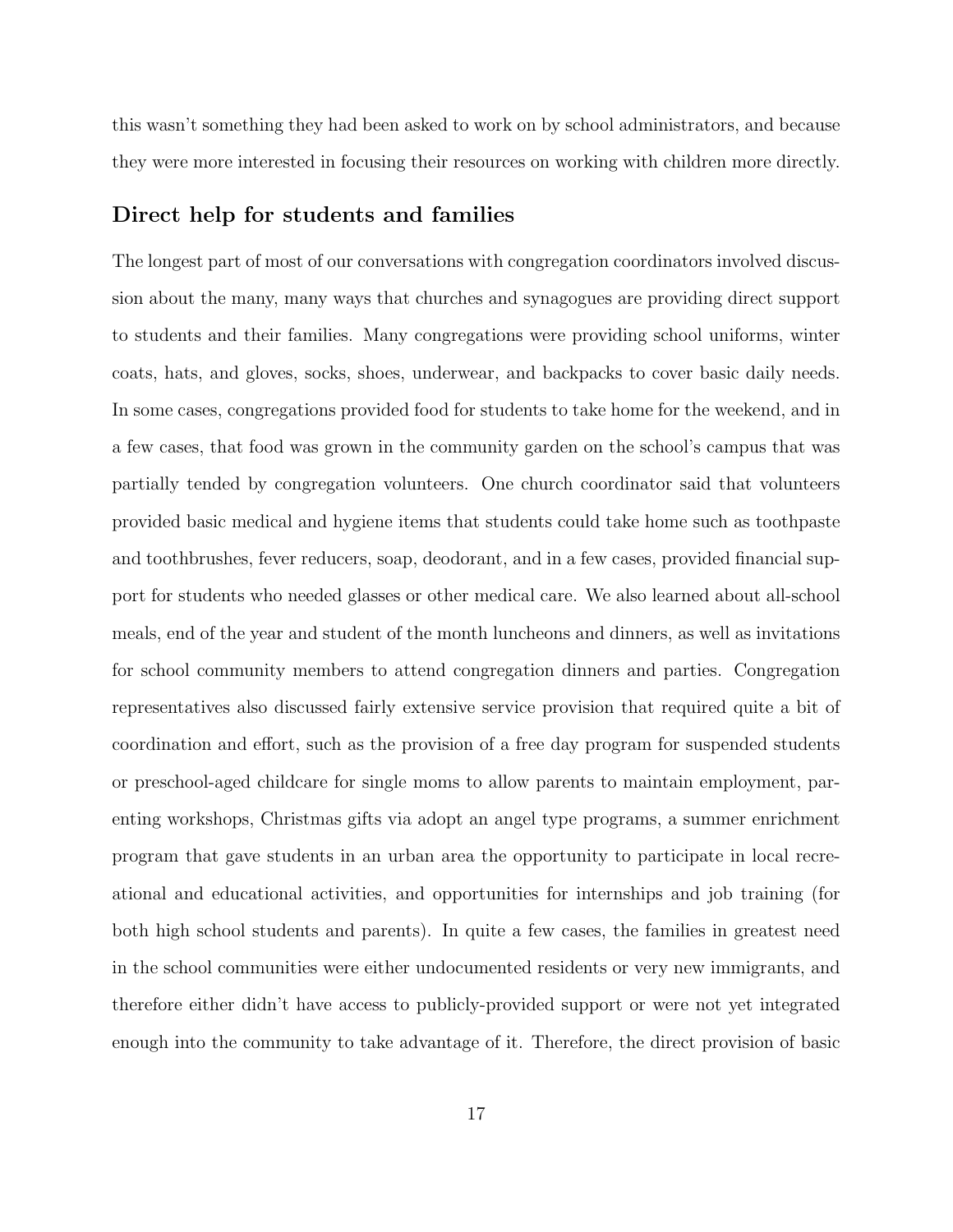needs described here was a lifeline to many families.

Very engaged congregations were also able to respond to the specific needs of the families with whom they became familiar, such as donating furniture to families without, providing transportation, direct financial support in times of crisis, assisting with the college search and application process, etc. In many cases, the relationships that congregation volunteers formed with students in elementary school continued as the children aged, and the pairs have stayed in contact well past high school graduation in some cases. While such longterm relationships was not a particular goal of any of the programs, they are a natural consequence of the nature of the relationships that were formed, as they were motivated not just by a desire to help students with reading and math skills, but to provide a meaningful and significant connection with a supportive adult.

Two programs were particularly noteworthy, and while not typical examples of what congregations were doing, are worth sharing. One principal of an inner-city school asked the leadership of the church next door to the school (of which he was a member) for help in the morning getting students to and from school safely. The school and church are located in a neighborhood in which violence is not unusual, so parents and students had significant concerns regarding students' safety on their trip to school. To combat this, church members spread out in the area around the school every morning and afternoon, taking posts to watch out for and protect against potential dangers during students' commutes to school. Responding to a somewhat similar need in a different community, the pastor from another church reports that after finding out that a high proportion of the homeless children in his town were enrolled at the church's partner school, the congregation supported the pastor and his colleagues in a city-wide ministerial team that spent several years developing a program that would provide transitional housing for single mothers. In both cases, church members were responding to basic needs for safety and shelter that they recognized must be met before students could be expected to excel in school, and the commitments were made from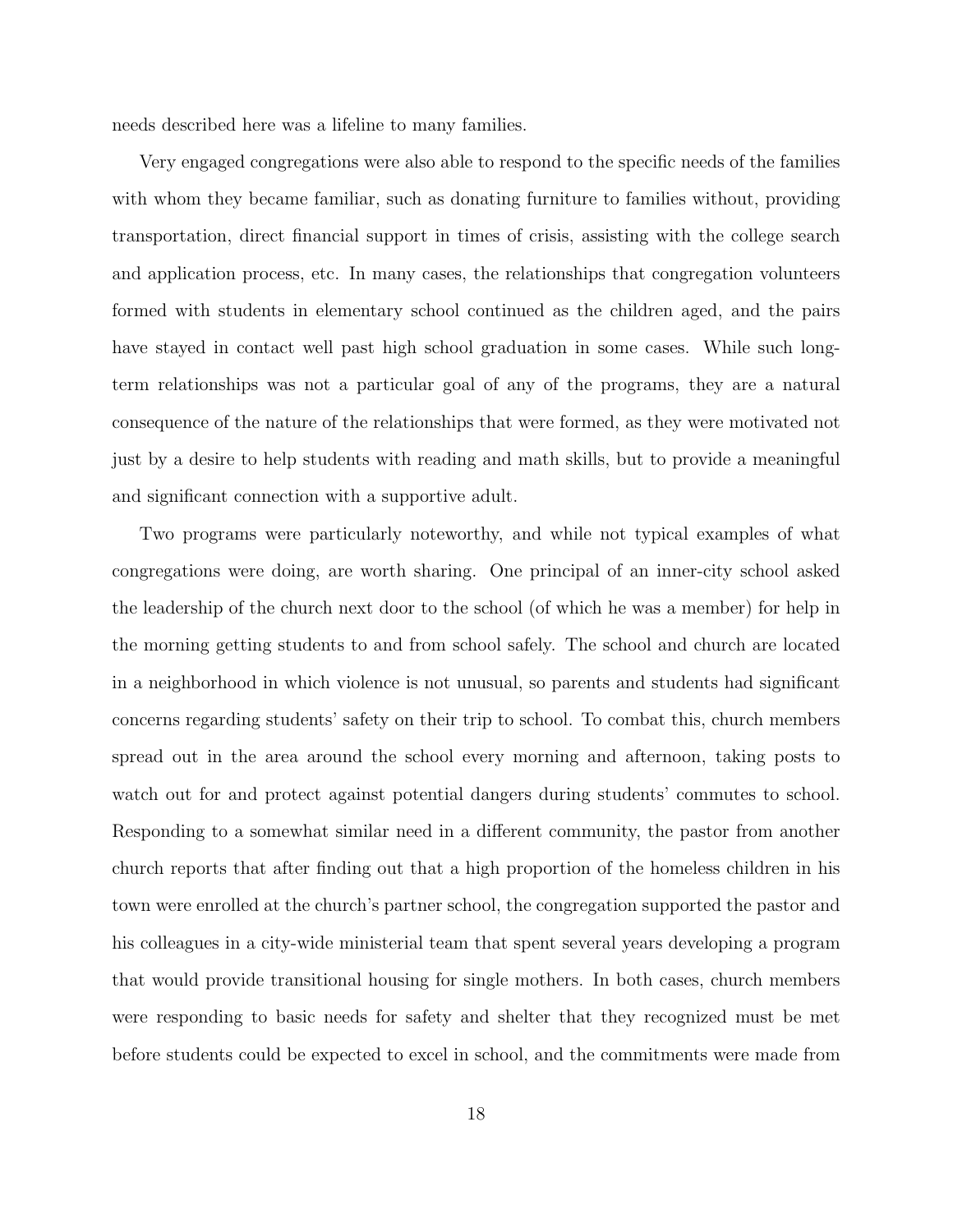a sense of recognizing the need to be a strong presence in their communities to support the schools and their students.

### Success and Failures

### Keys to success

### <span id="page-18-0"></span>Leadership on both sides

As was discussed previously, successful congregation-school partnerships depend on program coordinators in both the school and church or synagogue settings. In all of the partnerships that we learned about, the program coordinator on the school side was a school employee, most commonly a school counselor or social worker, and in some cases an administrator or secretary. The closer this coordinator was to the students and their families, the more effective he or she was. The social workers in this role seemed to be the most successful, likely because they had the professional access and ability to discuss contextual issues with students and their families, and were therefore positioned to have a pulse on students' needs.

In one instance, a social worker we learned about contacted the church with which her school was partnered during the summer, surprising the church coordinator since school was not in session. One of the school families had contacted her after a family tragedy, seeking resources. In addition to connecting the family with several community resources, the social worker reached out to the church seeking assistance with needed clothing and furniture. When asked why she was working during her summer break, the social worker replied, "God never quits," and explained that families' needs are often greater over the summer when there are no school lunches to feed the children, and daytime child care becomes an issue for working parents, so she stays connected to families over the summer to continue to work with families. In this case, and in several others that we heard of, the school coordinator clearly conceptualized her relationship with the students as having fairly loose boundaries,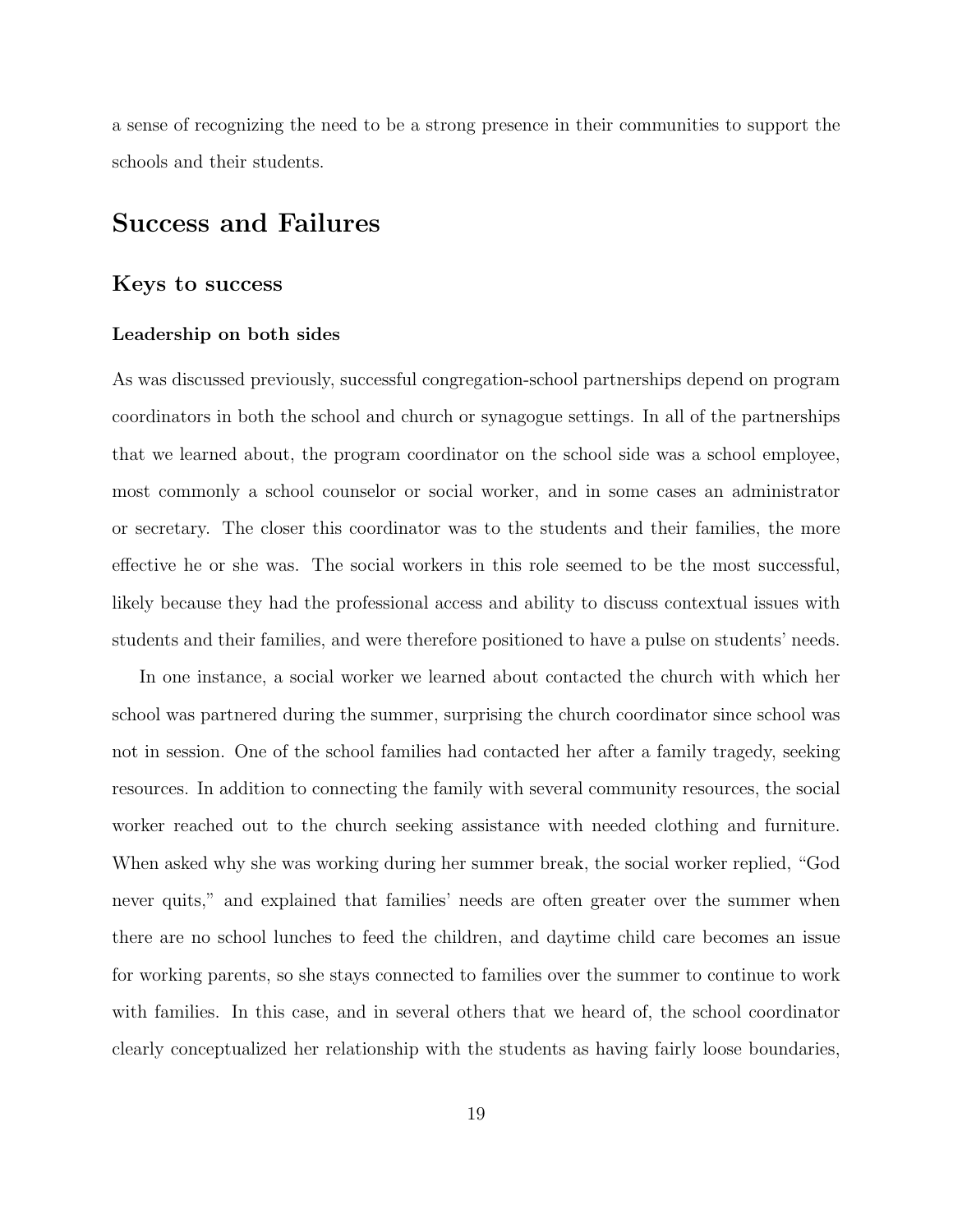a characteristic that was true of some congregational coordinators as well.

In the case of the church coordinator of an after-school college preparation program for high school students that we spoke with, contact with families was a regular occurrence. This coordinator visited the family of each of the dozens of students in her program at least once each year to help educate them about the college application process, as well as to stay in contact with them to work as a partner with them to help support the student in the high school setting. She directly commented that her boundaries between herself and the families of her students are very weak, which makes her job emotionally difficult at times, but at other times very rewarding, as she is able to celebrate with families when she attends former students' college graduations, wedding ceremonies, and the baptisms of their own children.

Another church coordinator told a story of breaking her foot on the day an all-school meal was planned at her partner school, so she recounted being on the phone in the ambulance and in the ER finding people to cover all of the details necessary to make sure the dinner would still happen. She explained that the dinner was to be an important communitybuilding event for the school's families, and helping them meet that goal was important to her, that she couldn't let it go. Another coordinator from a Methodist church that we learned about felt so strongly about the potential of congregation-school partnerships that he made it his mission to work with leaders from all of the other Methodists in a fairly wide region to help them develop their own partnership, and he was largely successful. It cannot be stated strongly enough that having a strong and engaged leader in a coordinating position in both the school and the congregation setting is the clearest and most significant predictor of success for the programs that we learned about.

### Organic evolution

When asked what advice they would give to other congregation-school partnerships, quite a few synagogue and church leaders said that it is important to know that their own partner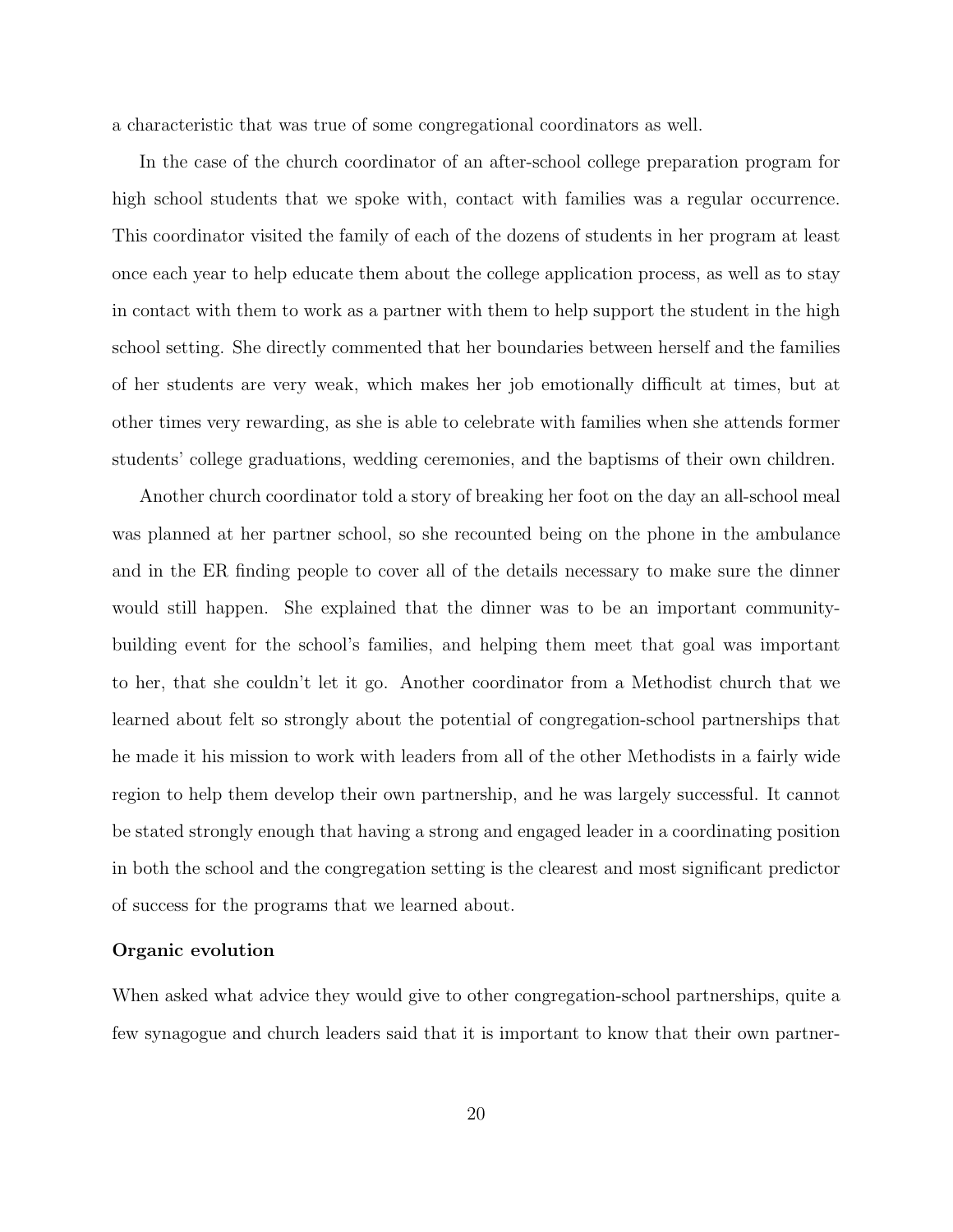ships started off slowly and grew over time. Congregation members had to gain the trust of school personnel, who were at times suspicious about the motivations behind such partnerships. Quite a few congregational representatives explicitly said that the key to maintaining successful relationships is to listen to school leaders to learn what needs can be met rather than coming to the partnership with a plan for how to help the school or assumptions about the school's needs or deficiencies. One rabbi described this approach as meeting the actual needs rather than "going after the sexy ways to get involved," likely referring to volunteering to scrub floors (which volunteers from this synagogue did) rather than hosting parties and the like. Such an approach helped congregations most directly meet needs, but also contributed to the establishment of trust between groups, given that synagogue and church members were responding to school requests rather than coming in with an agenda.

### Connection between congregation mission and project

One pattern that emerged from discussions with congregation leaders was that the clearer the connection between the congregation's missional goals and the aims of the school project, the greater the investment, and the greater the chances for success. When synagogue and church volunteers were able to connect their work with schools to a religious or spiritual tenet or creed (showing compassion, helping the poor, seeking justice, loving kindness, demonstrating love, etc.), they conceptualized their time spent meeting with students, cleaning the teacher's lounge, assisting the school nurse, baking, raking, driving, shopping, cross-guarding, etc. as an extension of their faith, in addition to a way to support local families and improve students' changes of academic success. In fact, several clergy members were clear that they were thankful for the opportunity to be involved with schools, as this direct engagement with students and their families gave some congregants new perspective into the lives of their neighbors, and opened up avenues for new and fruitful ways to talk about justice, compassion, service, love, etc. In this way, most congregational leaders we talked to said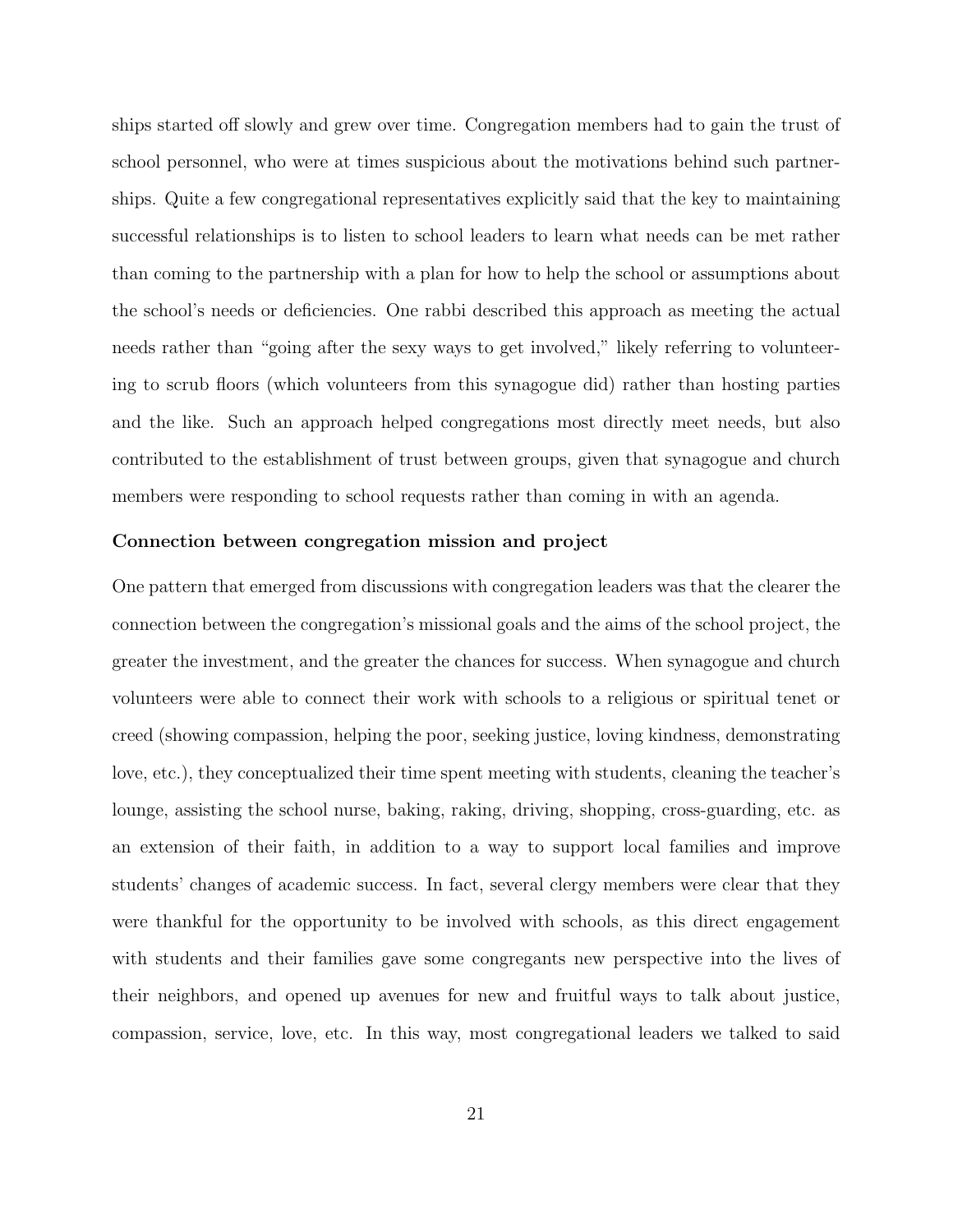that for all for the work being done to help schools, the volunteers felt that they were benefiting more from the partnership than they were contributing.

In fact, in many cases, congregational representatives were emphatic that the partnerships had become part of the identity of the church or synagogue. A great majority of congregants found some way to become involved, if not through direct contact with students and school personnel, then in purchasing supplies, clothes, and other material resources, providing food for events or classroom snacks, supporting Christmas gift drives, and many other ways. One church developed a pen pal program between elementary students and elderly members of the congregation who wanted to be involved but had limited or constrained resources. This program was mutually beneficial for the students and their pen pals, providing both academic and social support for the students, and social connection for church members. Several congregational representatives discussed the schools and their students as "ours" – our kids, our school, our teachers – and reported that congregants felt a real and important sense of connection. In one synagogue, students collectively created works of art (such as banners and mosaics) to give to the congregation as a gift of gratitude for their support. These felt and tile art pieces may not match the formal and refined aesthetic with which the building is decorated, but still they very prominently adorn one of the main hallways, and synagogue members are proud and happy to have them on display.

Quite a few of the coordinators discussed the deep and lasting impressions that students made on volunteers who tutored or otherwise worked with students on an ongoing, regular basis, and many emotional stories were shared about connections made, including one mentor who helped a family organize (and fund) an early quinceiera celebration for a girl suffering from cancer who the doctors correctly predicted wouldn't live to her 15th birthday. Another told of an elderly widower who had made a close connection with a young boy whose family had to move out of the area suddenly, and how upset the gentleman was at losing the connection, and how worried he was about the boy. The congregation leaders we spoke with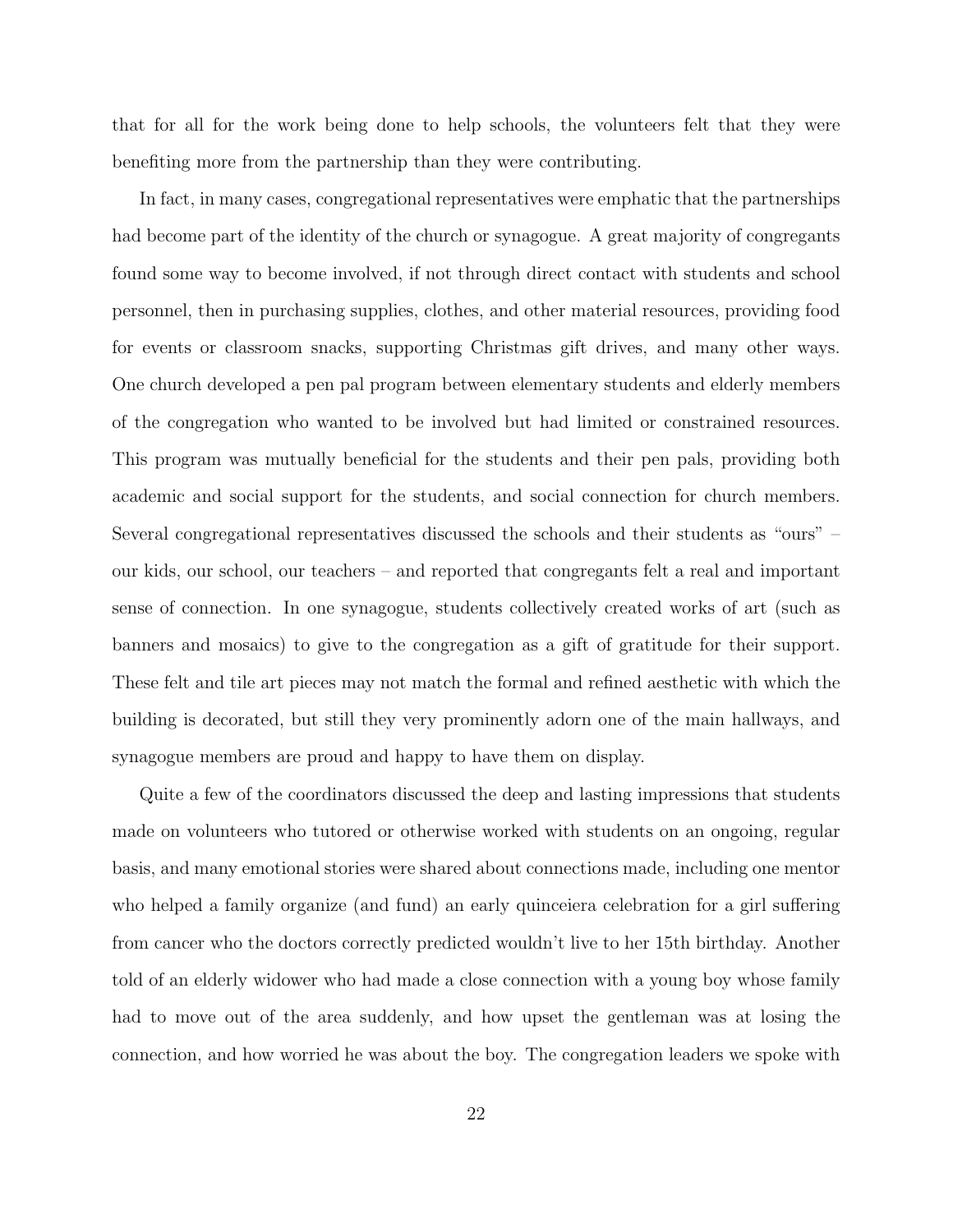made it clear that these and the other volunteers we heard about felt that although they never once mentioned religion, doctrinal ideas, or God in their communication with students, that they were fulfilling a spiritual purpose in their time spent with their young partners.

It should also be noted that we spoke with coordinators from two Evangelical Protestant churches in the South. They were the only two congregations to say that part of the objective in forming and sustaining partnerships with schools was having the ability to present the gospel message to students and their families. Religious instruction was not a part of any of the activities that took place on the school campus, but these churches were keen to organize activities that would bring students and/or their parents to the church. For instance, one church collected Christmas gifts for dozens and dozens of families each year. The church invited parents to the church to select and wrap gifts for their children, but attendance at a worship service was required before gifts were distributed. One church representative said, "Any time they walk in the church doors, we want them to hear the gospel."

#### What's not required

None of the congregations we talked to were huge. Some had only a couple hundred members, while the largest had 700 or 800. Certainly the larger the congregation, the greater the pool of resources from which to draw for the partnership, but congregational representatives at smaller churches and synagogues said very clearly that not all congregations can sustain massive programs, but all could do something, so great was the need in public schools. In addition, while some congregations contributed large amounts of financial resources (such as the church that funded the school social worker's job for two years, and another that ran a comprehensive after-school tutoring and college prep program), some invested very little money. In fact, some partnerships drew no financial resources from the church, but relied instead on occasional donations from congregants of school supplies, underwear and socks, or baked goods. In fact, one church pastor said that being able to contribute in these ways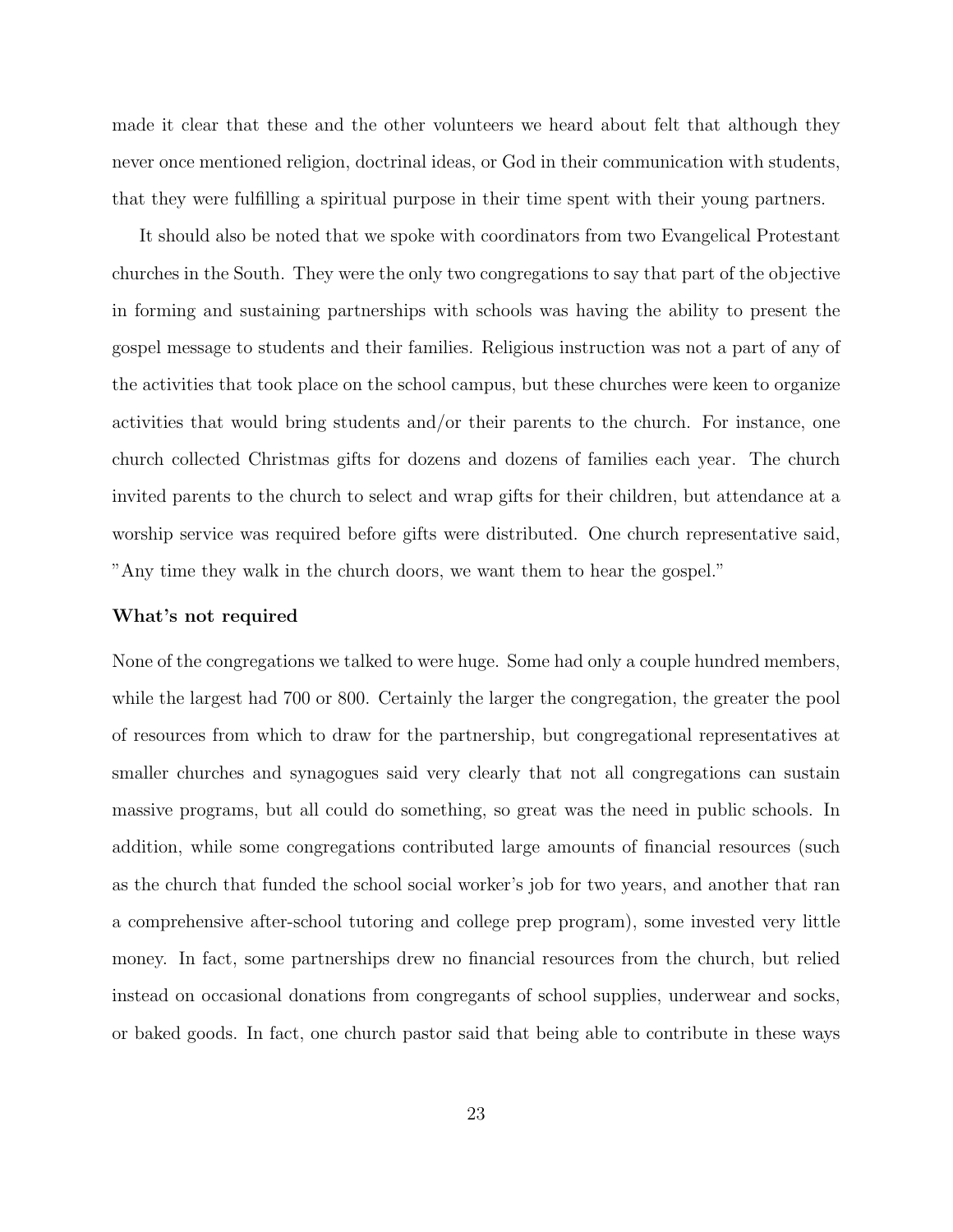made congregants feel invested in projects in a way that they might not have, given a largescale, very well-funded project, within which a package of socks might not seem like a very significant contribution. In every single case, school administrators, teachers, students, and their families responded with gratitude to the help they received from their congregational partners, demonstrating that no form of engagement is insignificant.

### Common challenges

#### <span id="page-23-0"></span>Turnover

Consistency in coordination of activities was critical in the partnerships that we learned about. Very often partnerships were successful precisely because of the personality and motivation of the particular school and congregational leaders who managed them, and when these leaders left via retirement, funding cuts, burn out, and death, partnerships faltered, even in the presence of another facilitator who was interested in seeing the program continue but lacking the enthusiasm the previous leader had. Or, if a similarly-minded coordinator could be found to fill the position, it seems that there was a period during which trust had to be rebuilt as the new coordinator established his or her relationship with school personnel. It is for this reason that Kids Hope USA suggests that congregations recruit two leaders, which avoids having all of the responsibility of maintaining the partnership on one person's shoulders, potentially mitigating burnout, and ensures continuity of the program in the event of the short or long-term absence of one leader.

Similarly, the loss of an engaged school representative was fatal in a couple of situations. In many cases, the objectives of congregation-school partnerships coincide very well with the job responsibilities and concerns of school counselors and social workers, making their involvement in such projects natural and easy. In their absence, teachers and other school administrators who may be very interested in seeing the partnership continue may not have the resources and skills to facilitate the partnership the way a counselor and social worker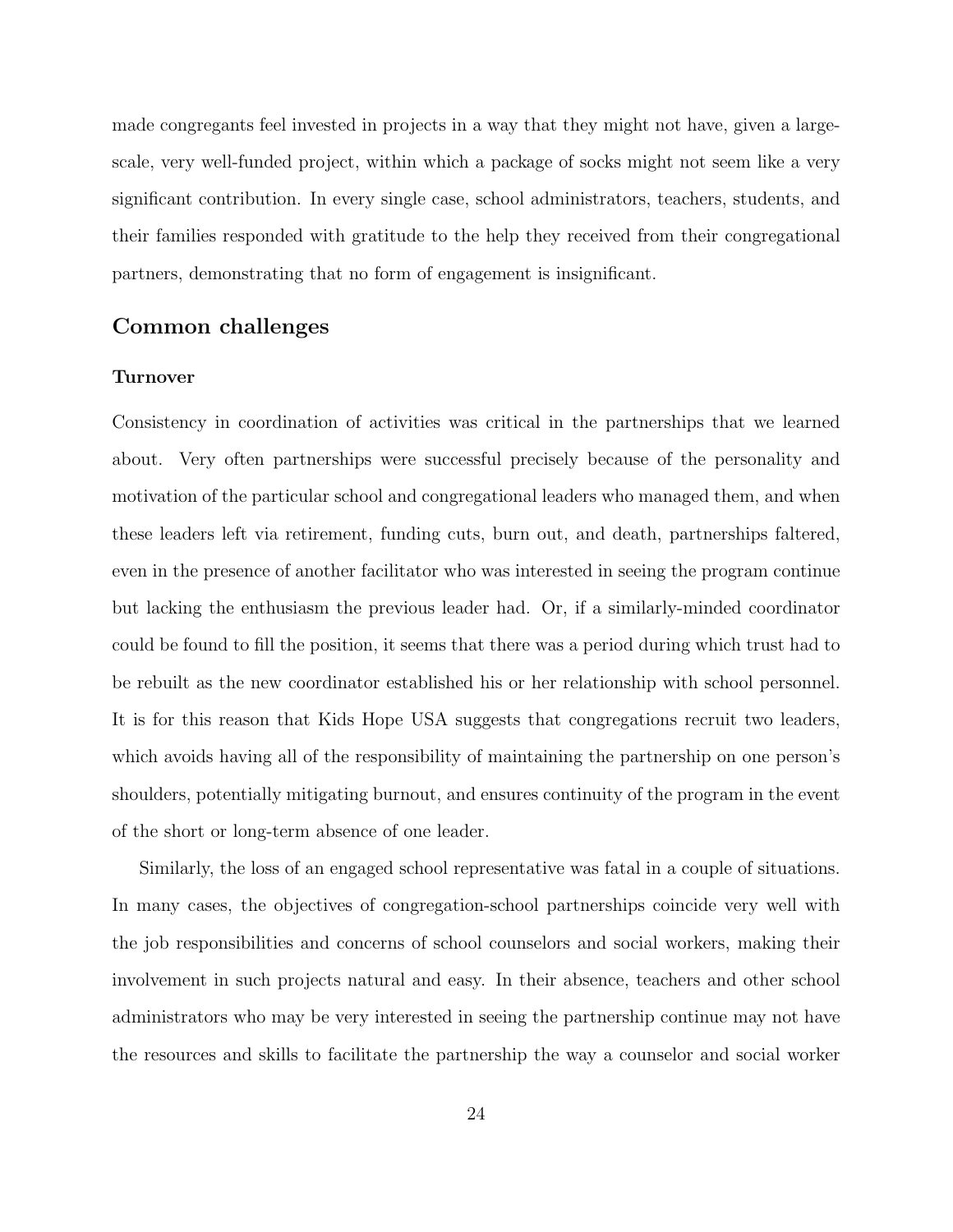could. Recognizing this, as well as the significant and meaningful role played in one school by the social worker, one Protestant church, upon learning that funding for the school social worker would be cut, collected \$50,000 in donations from church members in just two months in order to fund the position for the upcoming year. When the position was threatened again two years later, the congregation again raised the necessary \$30,000 to keep the social worker at the school. Eventually the administration could no longer keep the position, regardless of contributions from the church, and the partnership suffered mightily once the social worker was out of the picture, as church leaders had feared. In addition, a principal change in a school could disrupt or even derail a partnership, sometimes due to concerns about churches' motivations for proselytizing or a more general reticence to allow outside influence into the operation of the school. The pastor of an Evangelical Protestant church that we spoke to said that his program's greatest need was help navigating the relationship between the project and school administrators and teachers, because without engagement from administrators, his once strong project had stalled after a change in school leadership.

#### Volunteer recruitment

Although we found that all congregation-school partnerships had strong and consistent support from their congregations which allowed them to meet just about every need presented to them from the schools, congregations did, at times, struggle to meet the demand for in-person volunteers to work with students, particularly in mentoring and tutoring roles that generally required consistent weekly (or more often) school-hours availability. It was often only retired congregants and others who have fairly flexible schedules who were able to commit to this type of involvement. For example, one school expressed interest in having the church form an after-school running club for students. Several church members were willing and able to help in this way, but couldn't regularly commit to being at the school in the after-school time frame, and the volunteers available to help at that time were unable to facilitate such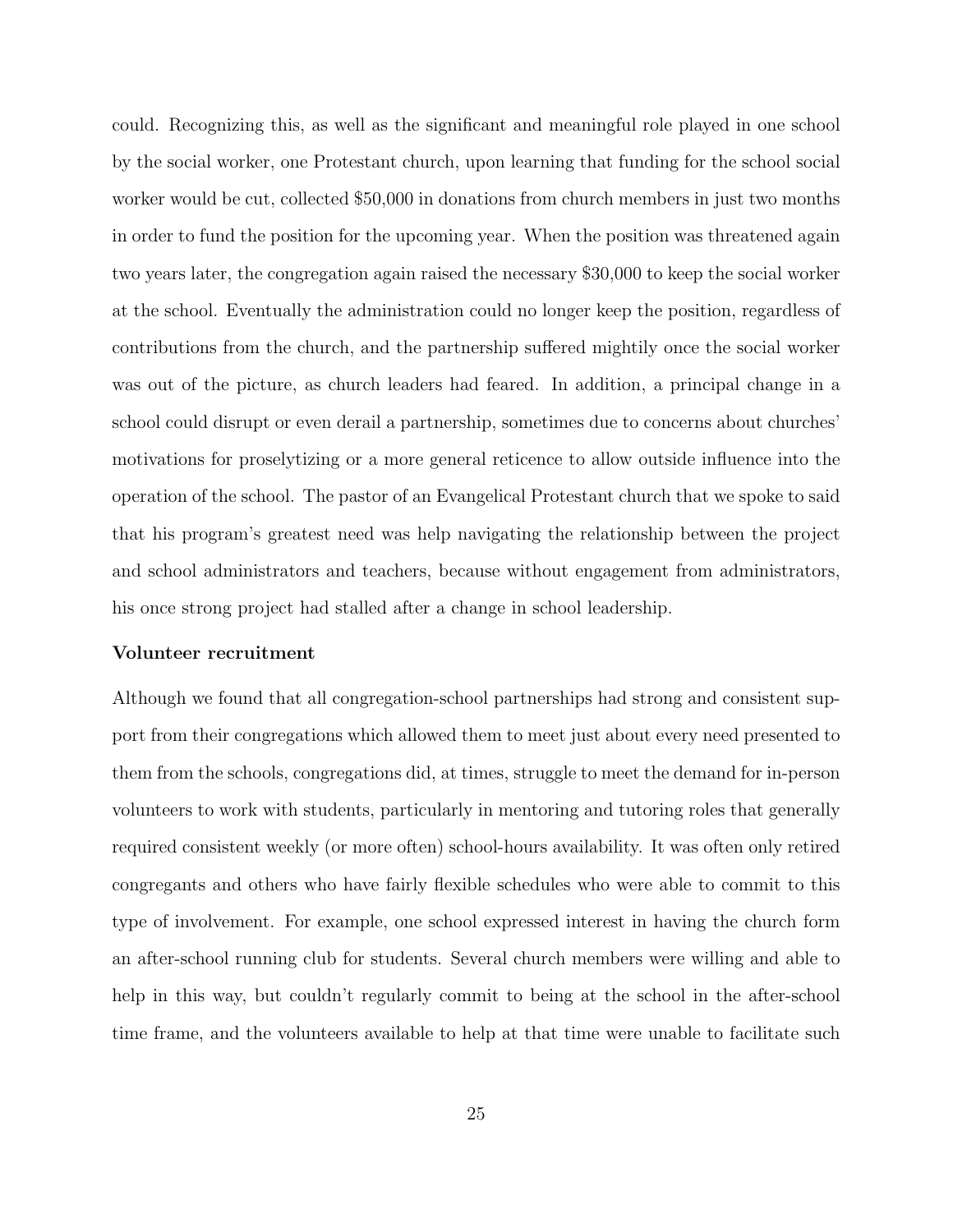a club. There were quite a few opportunities for volunteers who work full-time schedules to help with (coordinating evening and weekend events, donating clothes, food, and other goods for students, providing learning materials for classrooms, etc.), but the majority of the direct relationship building with students was done by volunteers with flexible schedules, primarily those who were retired or not working.

Further, we heard from quite a few coordinators who faced reticence from potential volunteers who didn't think that they had anything to offer because they weren't teachers or hadn't had experience working with children. Likewise, some were anxious about working with students of a different race and/or socioeconomic status than themselves. One such (white, upper middle class) initially hesitant volunteer commented, after becoming a mentor despite her misgivings, that she hadn't even realized before the partnership began that there were Hispanics in the church's neighborhood, and hadn't wanted to, but that given her level of involvement in the lives of the students she had worked with, she now "can't imagine my life without them." Therefore, coordinators found that if they could get volunteers involved in the first place, many of them found their place in the program (or worked in their own "season" as one minster put it).

Finally, as is likely the case in any program that relies on volunteer labor, burnout is a problem that some programs face, particularly when volunteers are working with students from very difficult circumstances, as both the time commitment and emotional investment take their toll. To combat this, one church partnered each mentor and tutor who worked directly with students with a prayer partner at the church with whom he or she could debrief or discuss concerns, and two other churches employed or had on retainer a psychologist with whom volunteers could discuss issues and concerns.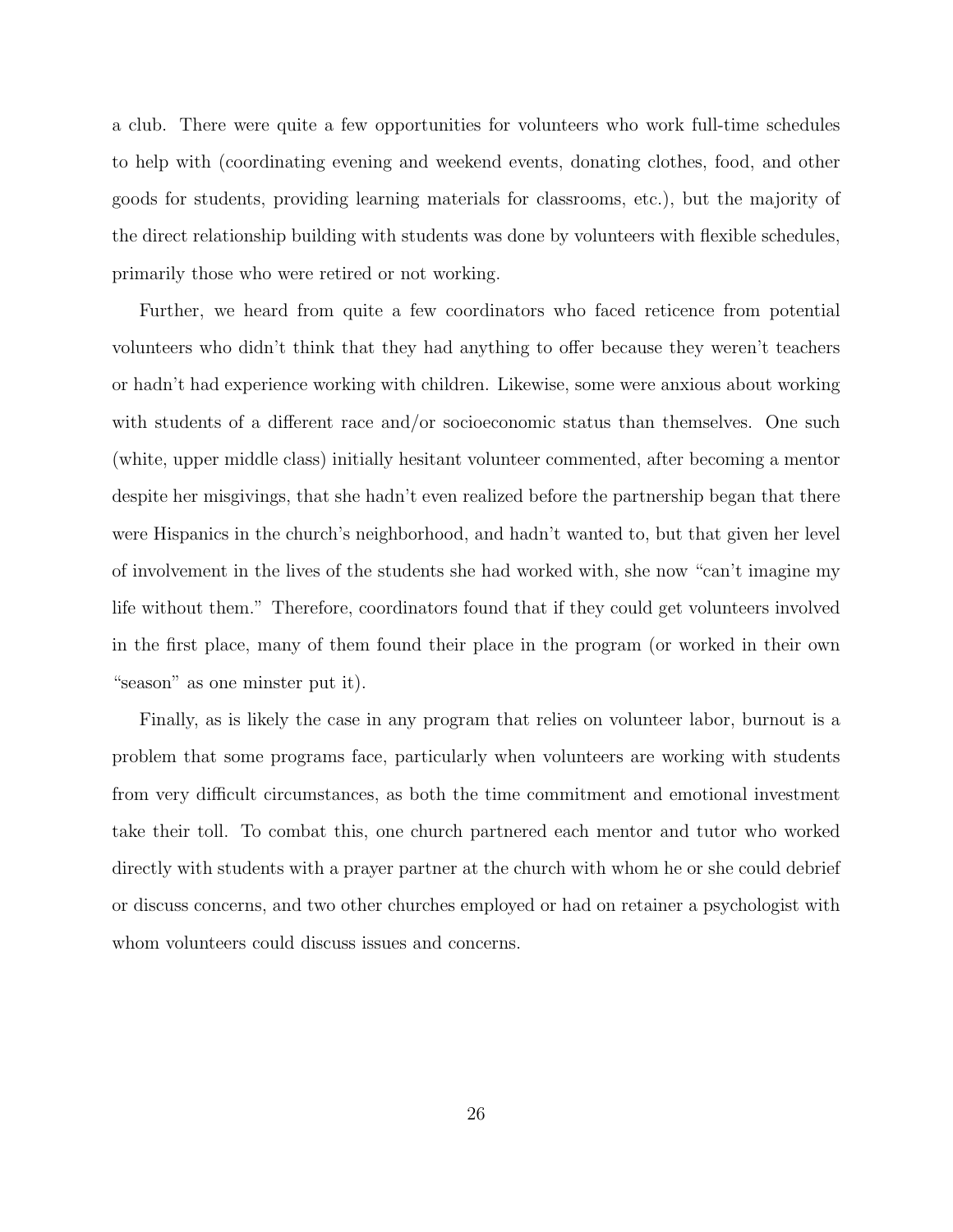### Commitment from pastor

Several congregational representatives indicated that a lack of support from the pastor or rabbi inhibited the potential of the congregation-school partnership. Although these programs operated on a day-to-day basis fairly independently of clergy involvement, buy-in from the minister at the inception of the relationship was important to galvanize congregational support and investment, as well as to provide, in some cases, guidance on the link between program activities and goals and tenets of Jewish or Christian faith to illustrate the overlap. It was also sometimes meaningful for the request for congregants to consider becoming involved in the partnership to come from clergy members to help entice participation but also to lend credence to the idea that those asked have the skills necessary to fill such a role.

#### Shallow administrative oversight

As discussed previously, having engaged and enthusiastic leadership in place at both the school and the congregation seems to be a critical factor in the success of these partnerships, and the strength of the program varied directly with the engagement of the people in these roles. Congregations that lacked such leaders were operating in a more pragmatic than engaged manner, collecting and delivering donations or hosting a Christmas gift drive rather than engaging personally with students and their individual needs. It's not possible to know if such partnerships would have developed more fully with more engaged congregational leaders (or if, instead, the leader in place was constrained by the program that was operating at the capacity for what either the congregation and/or the school would tolerate), but this seems to be the likely conclusion.

## Conclusions

The primary lesson learned from discussions with synagogue and church representatives about their partnerships with public schools is that the potential for meaningful impact on